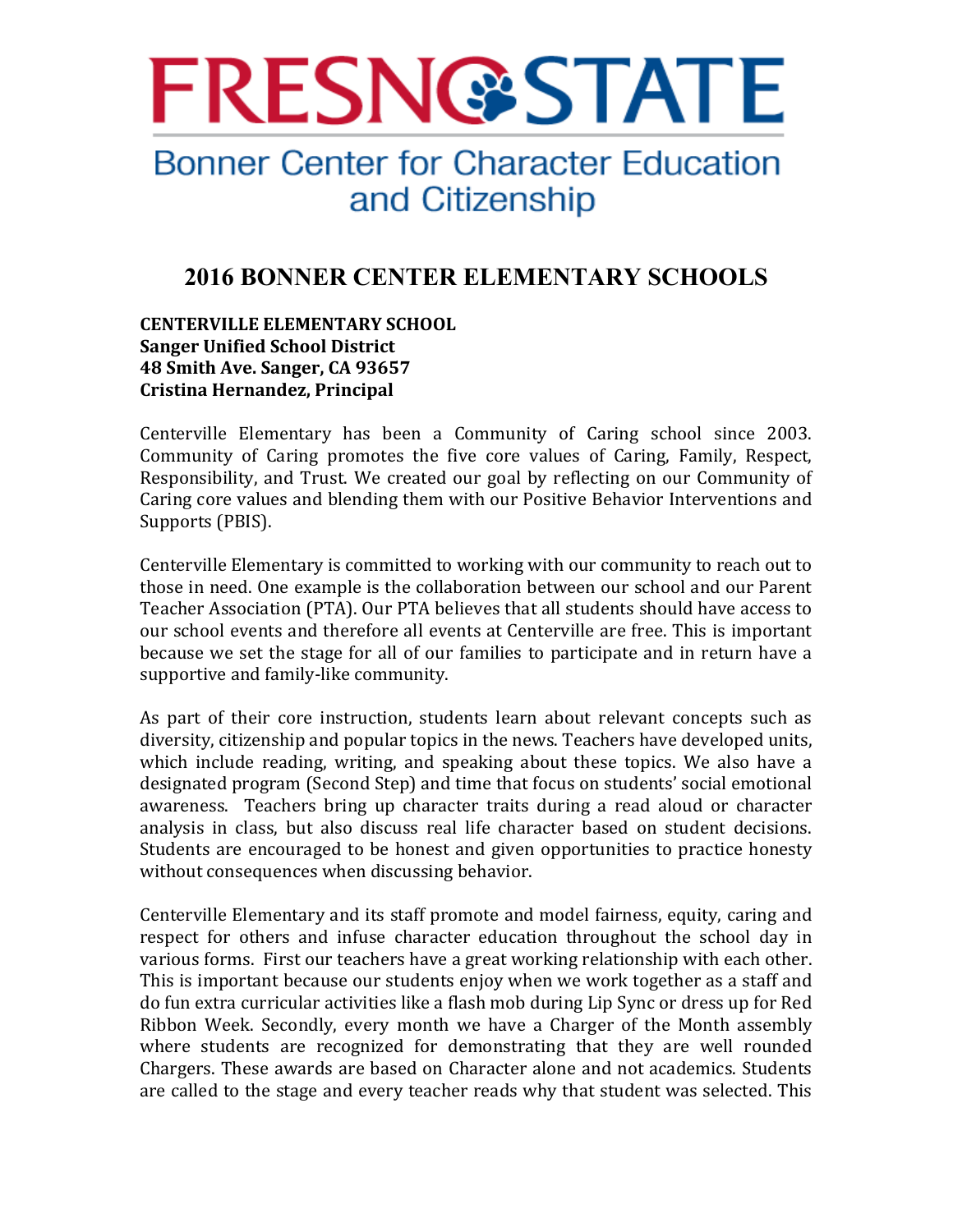is a big honor and our students work hard to be recognized for their efforts in the classroom. Another way in which we encourage and promote kindness and respect is through our Charger Tickets. Students receive tickets when they model behaviors that we encourage. Finally, Centerville Elementary has several students on campus that require special services in a County Severely Handicapped Classroom. Our students have gained so much awareness and sensitivity towards students with special needs. Last year we had 5 general education students recognized by the Superintendent's Superstars Award during a Fresno County Board of Education meeting for their work with our special needs students.

This year during Thanksgiving break we were able to give 22 boxes of food with a turkey or ham to needy families in our community. While food drives are an established tradition, this year, our leadership class quickly responded to a new community need during the wild fires in the fall. Our leadership class saw the need to support our firefighters fighting the wild fires and started a drive to collect food, water, and hygiene products. This local drive rapidly turned into a district wide drive and many other school sites donated items.

Our students and parents... love that Centerville is a friendly place where students feel safe and thrive.

# **CENTURY ELEMENTARY SCHOOL Clovis Unified School District 965 N. Sunnyside Ave. Clovis, California 93611 Gary Comstock, Principal**

Century has made progress in character and civic education by using the 6 pillars of CHARACTER COUNTS! (Responsibility, Respect, Caring, Fairness, Citizenship and Trustworthiness) as the foundation to build upon. Additionally we focus on and promote Ethical Decision Making. Each month there is a school wide focus on an articulated character trait. At the end of the month a student from each classroom earns the Tiger of the Month Award. This award is earned by a student who demonstrates this character both inside and outside the classroom.

Other, less formal, measures of how we are progressing in our goal comes from student feedback. For an Open House, Century encouraged our students to complete the sentence, "My favorite thing about Century is..." Some of the responses included, "...everybody accepts who you are." and "... my wonderful teacher and my caring classmates. I like these because they make a great environment for me to learn."

Every Wednesday a link to a character video that highlights our Character Counts pillars is shared with teachers. Teachers then share and guide a class discussion on the video. Infusing the common language of Character Counts! along with real life scenarios, the students and teachers are better able to relate civic duty and good character to other aspects of school.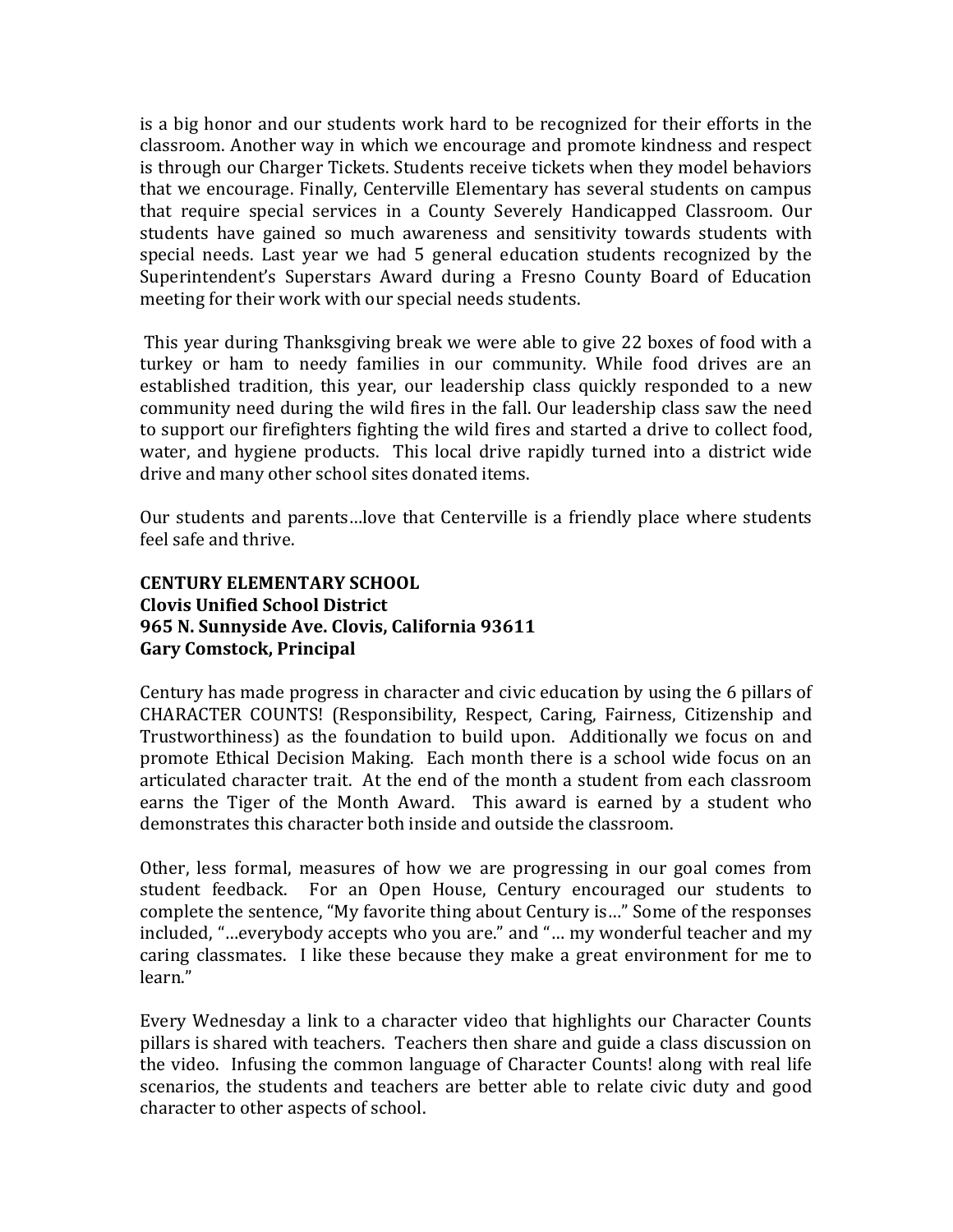Our teachers and staff are very approachable and take an interest in the students' lives. Trained staff facilitate groups known as Clovis Intervention, which are run throughout the year and in all grade levels (except Kinder) and are based on need. Some examples of the groups focus are divorce and social skills.

We have a Principal's Advisory Committee comprised of historically underrepresented students, also very much a part of the decision-making process of the school by bringing to light any concerns that may be on campus.

Peer Counselors who are  $5<sup>th</sup>$  and  $6<sup>th</sup>$  graders who have been trained to listen and assist their peers in working through issues they may be having in their lives. Peer Counselors also hold a new student reception at the beginning of each year and check in with new students after a settling in period to make sure that our new friends are doing well with the transition. Peer Counselors also run a table at Century's kindergarten registration to color with and "hang out" with our new kindergarten friends to help with the transition to school.

The Century staff and community love our children and strive to fulfill our obligation to the students. It is our duty to not only build a strong academic base for our students, but develop their ability to utilize that base to be a strong, productive member of their school, their family, and society.

# **COPPER HILLS ELEMENTARY SCHOOL Clovis Unified School District 1881 E. Plymouth Way Fresno, CA 93720 Todd Deck, Principal**

The character and civic education goals for Copper Hills Elementary are clearly stated daily by every student that attends Copper Hills. These goals and expectations are expressed in our Miner Code, which states, "Together we are better. Take pride in your work. Make a difference. Take care of one another. Character counts...even when no one is looking." When Copper Hills began developing its character and civic education program they used these principles expressed by Doc Buchannan as well as the 6 pillars of the Character Counts program that is a part of all Clovis Unified Schools.

At Copper Hills our Miner Code and Character Counts programs are even incorporated into the general education classroom in conjunction with the Common Core State Standards. With new focus on listening and speaking skills, as well as collaboration with peers, teachers have been able to take classroom lessons on character, civic and behavior expectations and combine them within the classroom setting. Our teachers are making it a priority to teach behavior expectations within the classroom through group roles and responsibilities, as well in explicit instruction on behavior expectations in various areas of the campus.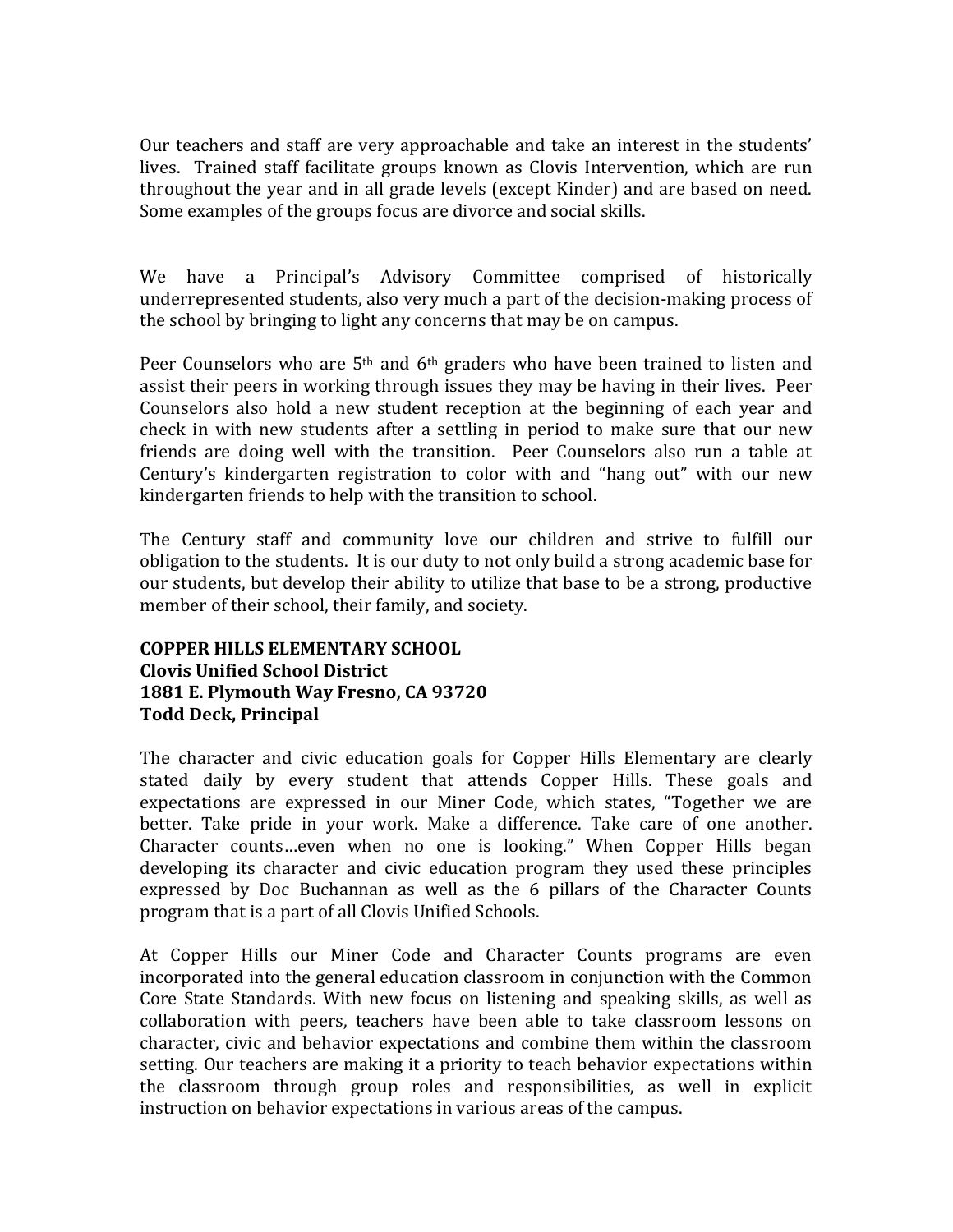At Copper Hills we have a school psychologist that meets with students and groups regularly to ensure that students are being success in school academically as well as social-emotionally. The adults and staff members at the site work daily to ensure that all students at Copper Hills feel that it is a site that promotes equality, fairness, caring and respect. In the classrooms teachers practice these elements through strategies such as random, non-volunteers for class questioning and participation, as well as creating classroom cultures that celebrate differences and promote the elements of the Miner Code.

Being a school that has a large population of students that are socio-economically more well off we feel that it is a big focus of our character and civic education program to give back and make a difference in the communities where we live. Throughout the school year Copper Hills partners with various programs to Make a Difference. In the first fall Copper Hills partners with another elementary school in the area and hosts a "Pink Game" in honor of Breast Cancer Awareness. In the winter Copper Hills focusing on Making a Difference through being the only elementary school in the area to join with Clovis Rotary in a canned food drive.

At Copper Hills we believe that the Miner Code should be an essential part of every student, staff member, and family that are a part of our community. The Miner Code is not only a method of teacher civic and character education, but it is a way to grow valuable members of society. The belief that "Together we are better" is shown every day in how our teachers work together in PLC's, our students create championship willing teams in athletics and co-curriculars, and our strong community connection.

# **DAWSON & SUNSET ELEMENTARY SCHOOL Coalinga-Huron Unified School District 1303 & 985 Sunset St. Coalinga, CA 93210 Cari Carlson, Principal**

As a school we have established character and civic education goals as indicated through the LCAP, site plan, and Positive Behavioral Intervention and Supports (PBIS). Goals were created in order to build some accountability within our sites. The goals were created by a wide representation of stakeholders including staff, students, and parents.

Through the PBIS process we have also established school wide expectations that we refer to as the "paw pledge." The paw pledge expectations recite "I am responsible, I am respectful, I am safe, I am a problem solver." The paw pledge is taught and reinforced as a school wide initiative in grades k-5. Students recite the paw pledge in the classroom, at assemblies, and other school events.

Once a month during student of the month assemblies, the school counselor goes over character traits by defining the trait of the month, teaching a brief lesson, and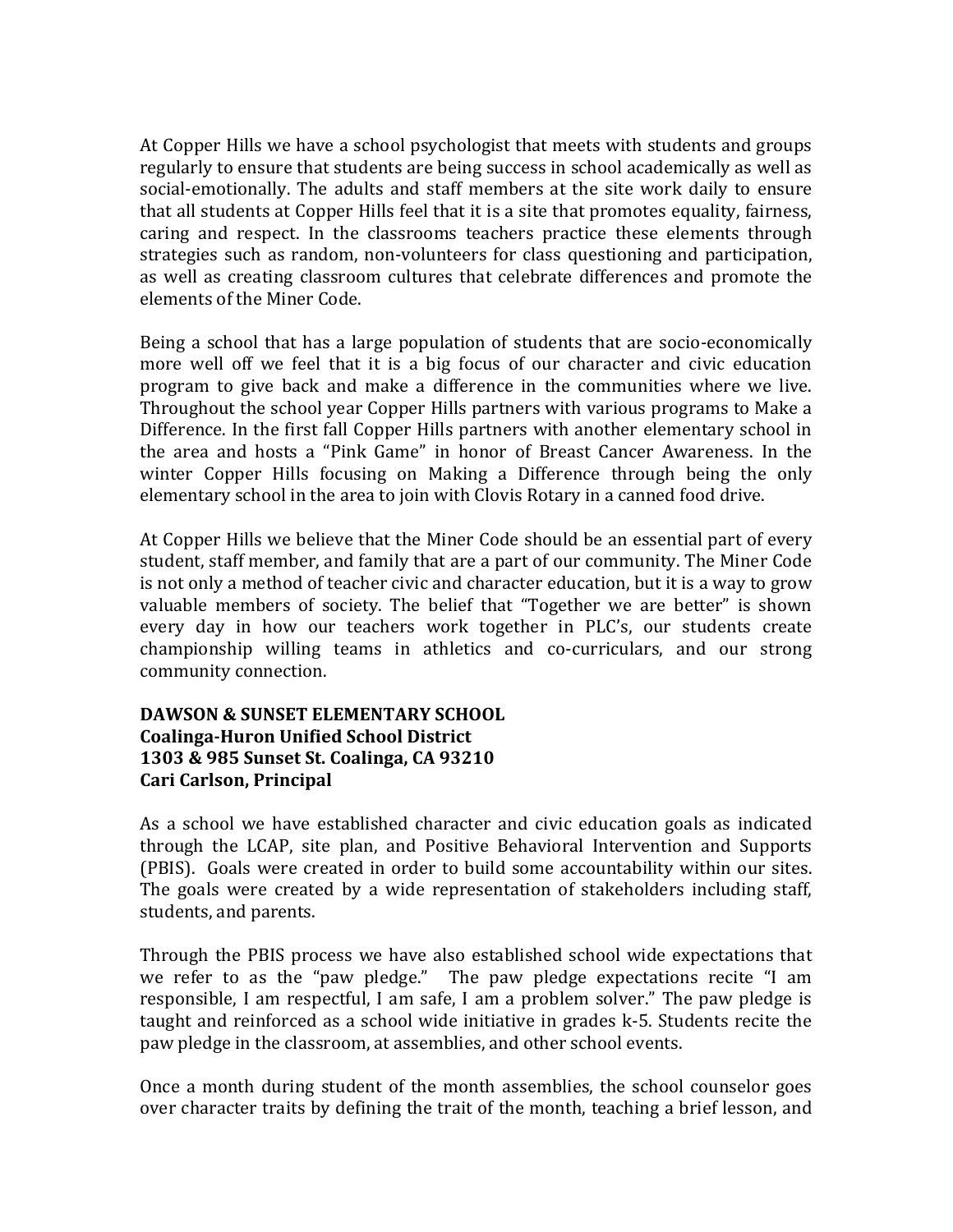showing a video on what the character trait looks like. Teachers reinforce this in their classroom as often as possible by embedding the character lessons in the core units of instruction.

The counseling department also provides social skills groups for at risk students using the "Steps to Success" curriculum. We also offer a mentoring program where High School students are trained on character development and mentor elementary school students on our campus. Finally we also have a peer mediation system called Helping Everyone Learn Problem-solving (HELP) where "paw leaders" help their peers with conflict resolution using respect agreements and strategies similar to those used in restorative justice practices.

As a school we have adopted a behavior management system entitled "time to teach." Time to teach is the philosophy that behavior needs to be taught repeatedly and progressively as we would teach any academic subject. It's the idea that we can't just expect students to know how to behave properly without setting clear expectations, modeling behavior, providing explicit instruction, and offering opportunities to learn the expected behavior. The curriculum includes "teach to's." These are lessons that a teacher offers the class on a specific behavior expectation using best practice teaching strategies. Teach to's can be school wide or it can be specific to the class. Rules are posted in the restrooms as reminders to support staff enforcement of rules. By having clear expectations and consistency, we are ensuring a clean and secure learning environment that is safe for all students. Students also know that we care because they understand that the expectations apply to everyone even the adults.

Our students are involved in service learning activities particularly for the veterans and elderly of our town. Being part of such a small, tight knit, community serves as the perfect platform for strong partnerships with agencies, businesses and organizations in Coalinga. We are able to contribute to food drives, write letters to soldiers, visit senior living centers and send thank you letters to law enforcement agencies. Students are given the opportunities to raise money for "Pennies for Patients" and other organizations. Our student leadership members, "paw leaders" are also very involved in volunteer activities at recess and after school. As a team they are given the opportunity to decide how they would like to contribute to the school, others, or the community.

Shifting the culture to a positive one is not the easiest task, but it is with great confidence, we can say we have done so successfully

**DEL REY ELEMENTARY SCHOOL Sanger Unified School District 10620 Morro Ave. Del Rey, CA 93616 Pete Munoz, Principal**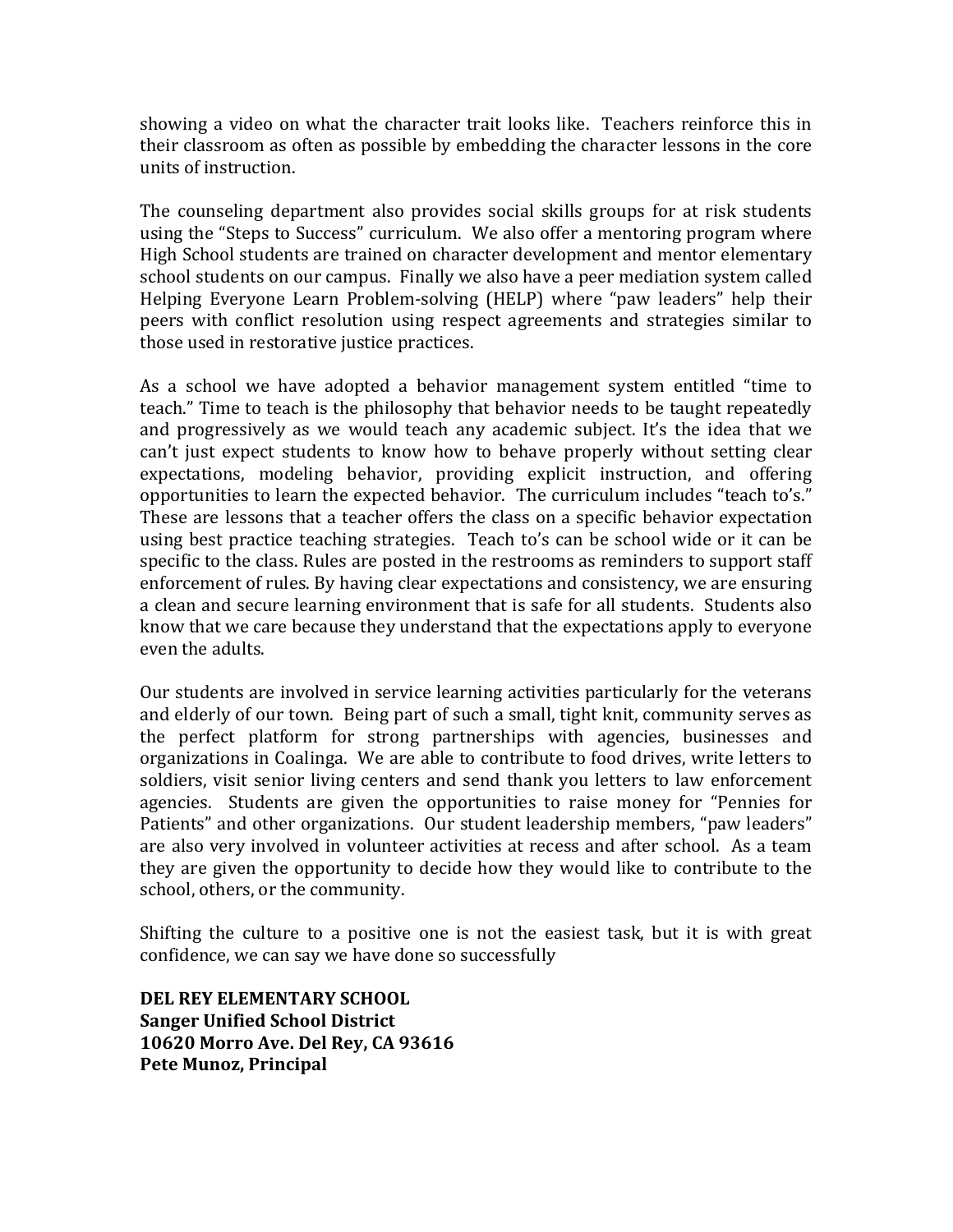At Del Rey Elementary, we pride ourselves in educating the whole child by providing instruction for each student in academic, social, and emotional development. We accomplish this through a continuous expectation for good behavior while at school and at home. We utilize the Second Step Character Education Program and our Positive Behavior Intervention Support system. These programs support the Community of Caring Program that has been established since 1996 at Del Rey Elementary School.

In addition, we have developed a "Knights in Training" academy to support students who show a trend in negative behavior and our Peer Mediation group was trained in November and is busy helping to resolve any problems on the playground through discussion and effective questioning procedures.

Every Monday is devoted to explicit character education teaching using the Olweus Bullying Prevention Program and the Second Step Character Education Program.

Weekly classroom meetings bring students and teachers together to create a community where each student's opinion, feelings, and thoughts are honored and real life situations are discussed, modeled, and practiced. The teacher guides the meetings and continuously aligns any discussion to the Community of Caring traits.

Another goal is for students to take pride in their community. Last June, we teamed up with POM Wonderful to plan and carry out a Community Clean- Up Day. Students and employees of POM Wonderful took part in a cleanup of the school, park, neighborhood, and the local Boys and Girls Club. Our school benefited by having all of their desks and chairs washed, windows cleaned, cobwebs cleared, lines repainted, basketball courts painted, and a new flowerbed. At the park, students assisted in placing new bark in the play structures, painting, and cleaning up the baseball field. They did such a great job that Del Rey was able to start their first baseball league in years last summer.

Our Glee Club sang the National Anthem at a Fresno Grizzlies game in May of last year and sang Christmas songs for a convalescent hospital in December. The smiles that they brought to the faces of the patients continue to resonate with the students today. 

Del Rey Elementary has challenges with high levels of English learners and high poverty in the community, yet our students continue to strive each year. Our students are succeeding because they believe in themselves and know what is expected of them. We believe students will be successful based on the actions of adults and it is our responsibility to teach the behaviors we expect from our students. We continue to teach the whole student here at Del Rey because WE can and WE will. Go Knights Go!

#### **DRY CREEK ELEMENTARY SCHOOL Clovis Unified School District**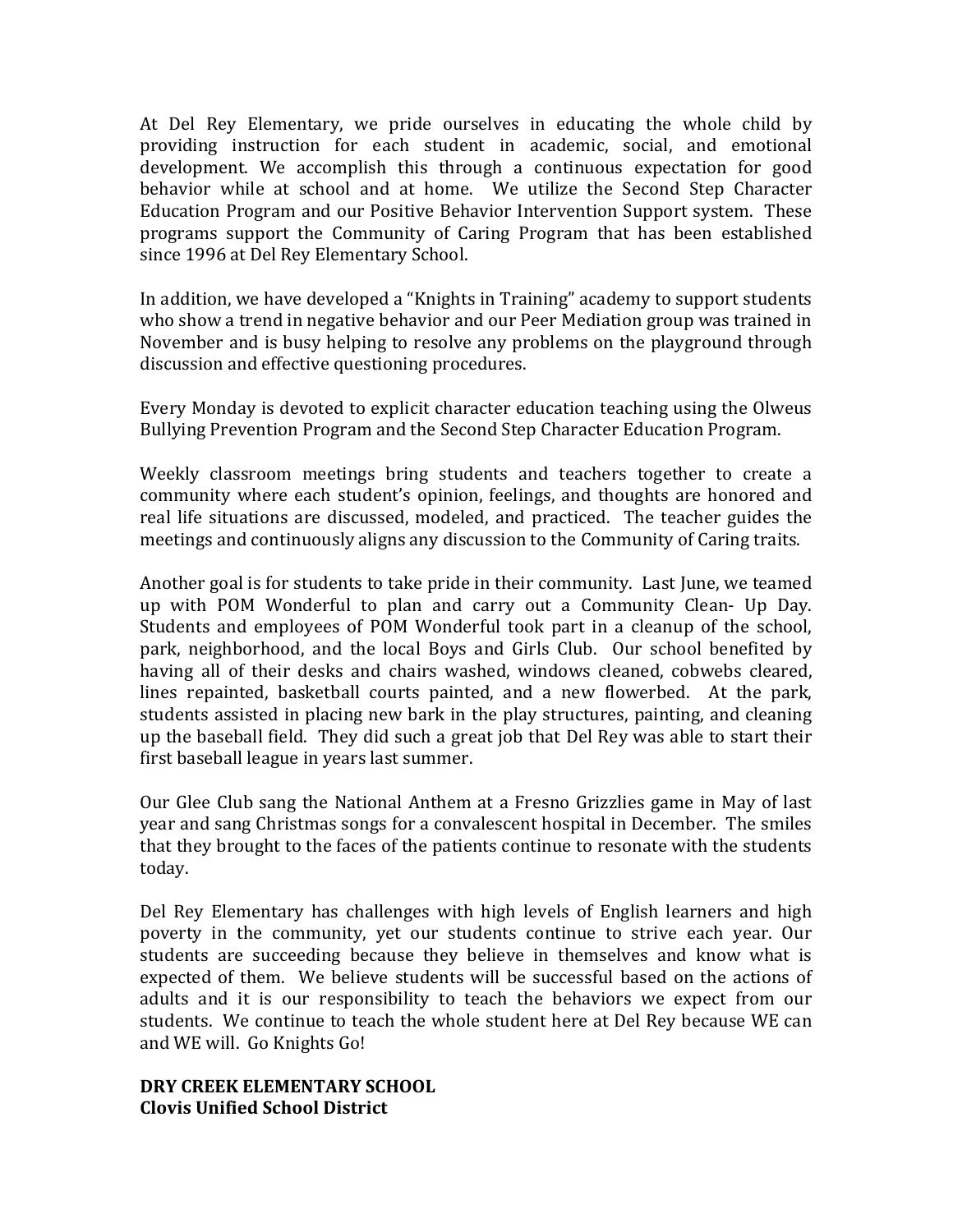# **1273 N. Armstrong Ave. Clovis, CA 93619 Aaron Cook, Principal**

Dry Creek Elementary students, staff, and community believe that character education must be interwoven with academic education to develop a strong generation of adults. Every Dry Creek student is encouraged to develop quality leadership skills and to live and work well together as productive citizens. Dry Creek's character education is not a program, but a lifestyle.

Recognition occurs in class meetings, verbal commendations on the playground and halls, character counts slips, classroom incentives, morning announcements, weekly character drawings, monthly character awards, quarterly personal responsibility events, and sports competition character awards. It is our belief that the development of character education remains an ongoing process; the outcome of promoting an ethical moral code is the foundation for success in life.

Dry Creek's character education curriculum includes:

- *"Bully Proofing Your School" taught the first six weeks of school*
- *Character Counts program trait displayed in every classroom, MPR, and library*
- Red Ribbon Week *community* involvement on Agency Day
- Transition Team program *supporting identified at-risk students*
- Monthly Multi-Cultural focus promote understanding of cultural traditions

Biographies of people who have positively impacted society as well as themed lessons emphasizing morals are the basis of classroom literature. History lessons stress reflection on historical motives, exploration of cultural significance, and focus on application to encourage personal growth. First and sixth grade students write to pen pals to expand their understanding of others. All grade levels attend assemblies such as *Mr. Eco*, Bike Safety, and *Best of Me*, which support core values.

Our school psychologist facilitates the Clovis Support Intervention (CSI) groups which model team building, personal sharing, and endorse acceptance for students that need gentle guidance. Dry Creek's parents partner with class activities such as field trips, art, and cooking. The administrative staff visits classrooms every day, validating good behavior and hard work. Panther morning announcements include "kudos" for student accomplishments, reminders of how Dry Creek Panthers show good character throughout the day, and encourage us to take care of each other.

Classrooms rely on student help to run smoothly by leading the flag salute, serving in the school cafeteria at lunch, greeting visitors, answering phones, and helping peers with a project. Fourth, fifth and sixth grade students are selected to be members of the Principal Advisory Committee (PAC). This group meets with the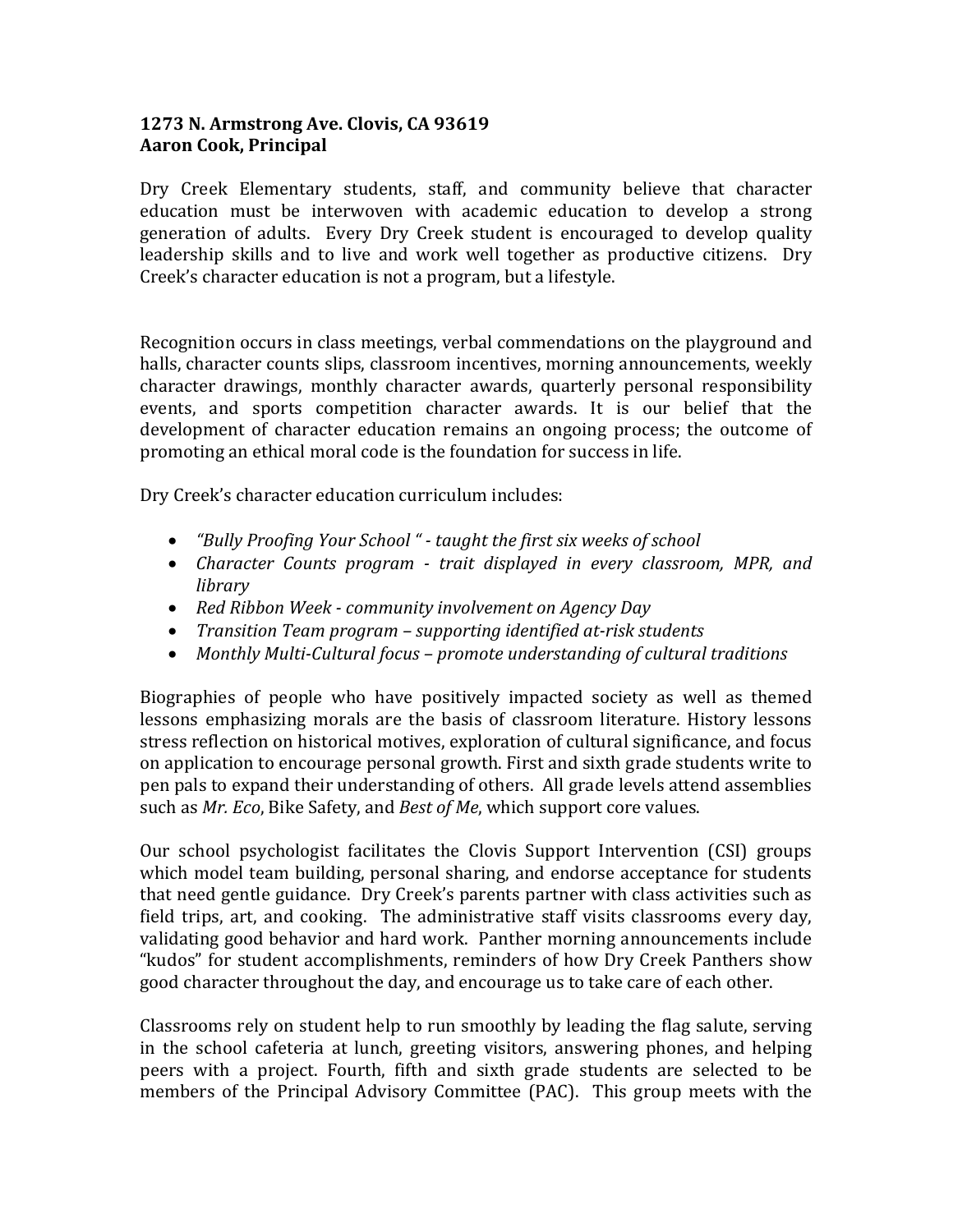principal and teacher advisor to share ideas on campus culture, problem solve student concerns, and collectively engage to make positive changes on campus. New this year is the "Champion of Character Award," which commends opposing team players for showing overall good character and behavior at the athletic competition.

Dry Creek students are connected with peer role models from their feeder high school. Buchanan High School students volunteer as PE tutors in the Dry Creek primary grades; vocal and instrumental groups perform at assemblies, and leadership students assist at rallies, movie nights, and game days. On Agency Day, fire, police, ambulance, National Park Rangers, DEA, and sheriff departments highlight ways to assist others and discuss reasons to stay away from poor choices. Student involvement at every level, small or large, short or long term, is meaningful to the development of the child's mind, body, and spirit.

# **FUGMAN ELEMENTARY SCHOOL Clovis Unified School District 10825 N. Cedar Ave. Fresno, CA 93730 Tami Graham, Principal**

Our vision to impart students with the character and knowledge necessary to excel in life has not changed since our school's opening in 2004. Since our opening we have experienced annual continued growth in enrollment numbers and demographic changes, but our focus to help our students build good character has remained the same.

Character Counts Post Cards: These Post Cards are awarded to students by staff members when they observe a student demonstrating any of the six pillars of character.

Block  $F:$  Fugman's highest award is the Block  $F$  Award. It is awarded to students in fourth through sixth grades who display well-rounded achievement and participation in academic, co-curricular, and community service activities. This requires long-term planning in order to capture the Block F award each semester. Every year the number of Block F recipients has increased.

Character Counts Events: Students earn the Character Counts Event by modeling the Six Pillars each quarter. Students track their own Character Counts points in their classroom planner which allows them to manage their own behavior and take responsibility for their actions.

Participation In Sports: To encourage sportsman like conduct, at the end of each sporting activity our coaches select a member of the opposing team who they felt showed strong character and good sportsmanship and give that athlete an "Athlete of Character" certificate and thank them for exceptional sportsmanship. This is done in front of both teams. During our end of season athletic awards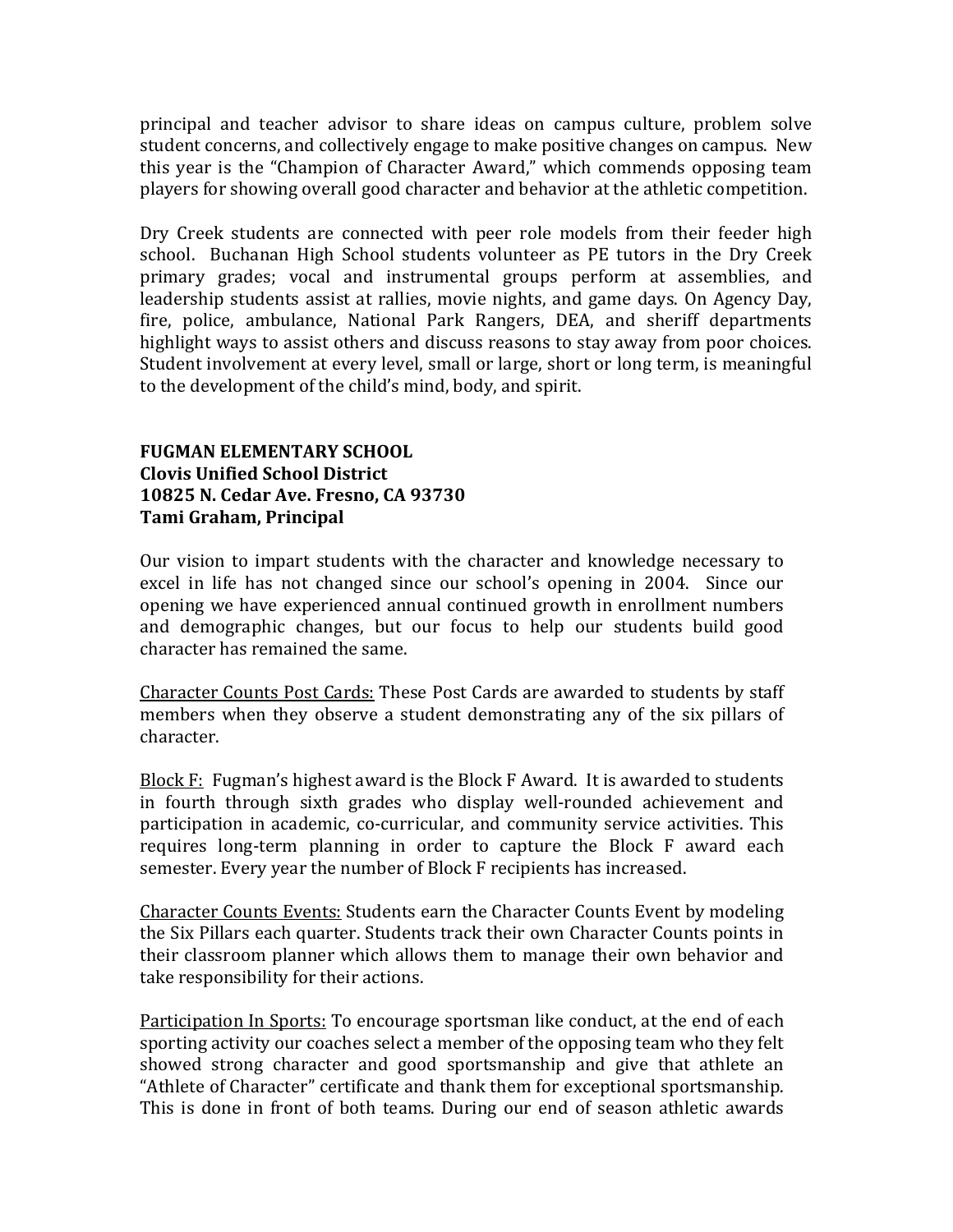each team gets to award one of their players the Magnificent Marlin award, which is given to the athlete who has exhibited behavior reflected from all six pillars during the entire season. This is a cherished award by both the athlete and parents, because he/she is being awarded on their good character and not on their athletic ability.

Multicultural Emphasis: Throughout the school year teachers design lessons where focus is placed on learning about all different cultures. In our weekly schoolwide newsletter we have a section called The Cultural Corner where different cultures are highlighted and interesting facts are given. To further highlight cultural awareness each grade level is assigned a month during the school year and they must submit a multicultural art project which is hung up in the front office.

Fugman Student Council: The Student Council serves as a vehicle for students to understand parliamentary procedures of government and judicial meetings as well as to understand student governance, differences of opinion, and how to value the democratic process. Student Council promotes good character behavior on a daily basis by participating in morning announcements where students report accomplishments, advertise events, share information, read multicultural quotes, encourage school spirit and remind them of our Marlin Code. Some other meaningful opportunities students get to participate in are Peer Mediation, GATE, Safety Marlin, social skills group, and Multicultural activities to name a few.

We believe we are doing our part to help our Fugman Marlins become contributing, kind humanitarians who will be a benefit to our future.

# **GARFIELD ELEMENTARY SCHOOL Clovis Unified School District 1315 N. Peach Ave. Clovis, CA 93611 Jennifer Bump, Principal**

At Garfield Elementary, it is our goal to provide students with a variety of opportunities to serve the community through public service. Our goals were established by first examining the types of challenges that our students are faced within the school community. The Character Counts! Our Garfield teachers and support staff are enthusiastic about public service on a personal level and bring their passion for contributing to the community to the classroom.

The success of our character and civic education goals is measured by the number of character related referrals to the office, the number of students participating in our community based service activities, the number of students volunteering in onsite service opportunities, and feedback from parents on our annual School Assessment Review Team (SART) survey. Garfield parents have rated us "Superior" every year for the past 12 years on SART survey question  $#11$  which assesses the "extent to which Character Counts! is an important part of the educational program at your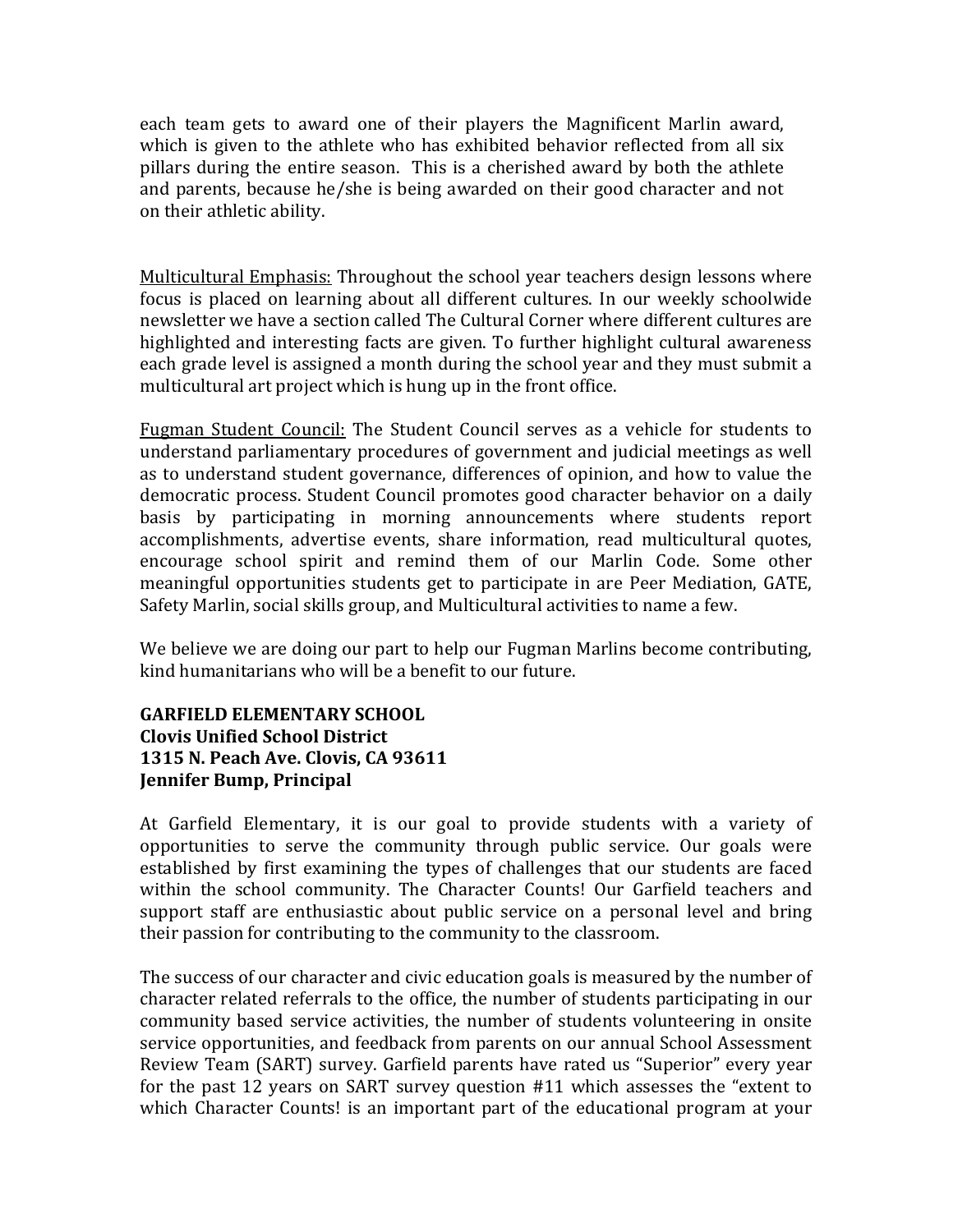child's school".

The principal, vice principal, school psychologist, and staff recognize that building open, positive relationships with students and parents is critical to ensuring that our students feel safe coming forward with concerns and interpersonal challenges. At Garfield, students are welcomed to approach any adult on campus and the adults will either help the student resolve minor issues or refer the student to the vice principal, principal, or school psychologist. The administration utilizes conflict resolution strategies when appropriate, revisits character education lessons, provides empowerment strategies, and may refer students to CSI (Clovis Support and Intervention) groups for further support if needed.

A school wide "Character Cubs" program on campus is employed. Any staff member can recognize students who are exemplifying a positive character quality by rewarding the student with a Character Cub card. Some examples of activities students have been recognized for are turning in lost jewelry to the office, staying behind in the cafeteria to help clean up, and befriending a new student and helping them feel comfortable and welcome on campus. In order to model the desired character qualities we seek to instill in our students, it is important that the staff model these behaviors and provide students with ample opportunities to practice acting out appropriate responses to real life scenarios with support.

Block G students can serve as COPS (Cubs on Patrol) to help the Campus Monitors and administration ensure a safe and clean campus. The Garfield campus is shared with a special education center for medically fragile students. Garfield general education students volunteer at the Garfield Center during their recesses throughout the school year helping the students and forging friendships. Students may earn points for volunteering at the Center for community service. Many students reverse mainstream because they feel the need to help those students who are disabled.

#### **HARVEST ELEMENTARY SCHOOL Central Unified School District 6514 W. Gettysburg Ave. Fresno, CA 93723 Julie Shafer, Principal**

The old African proverb, "it takes a village to raise a child," is more than a saying. We are a community and all the students that come to us are our responsibility.

Our school utilizes Positive Behavior Intervention Systems (PBIS) to teach our school wide expectations. Safety involves keeping our hands and feet to ourselves at all times, helping others remain safe from bullying, and notifying adults of unsafe situations. Being Respectful entails using kind words and actions, being accepting of others' differences, and taking pride in our school. Being Responsible includes making good choices for yourself, treating others with respect, and standing up for what's right. All of our actions are tied back to these three expectations. They were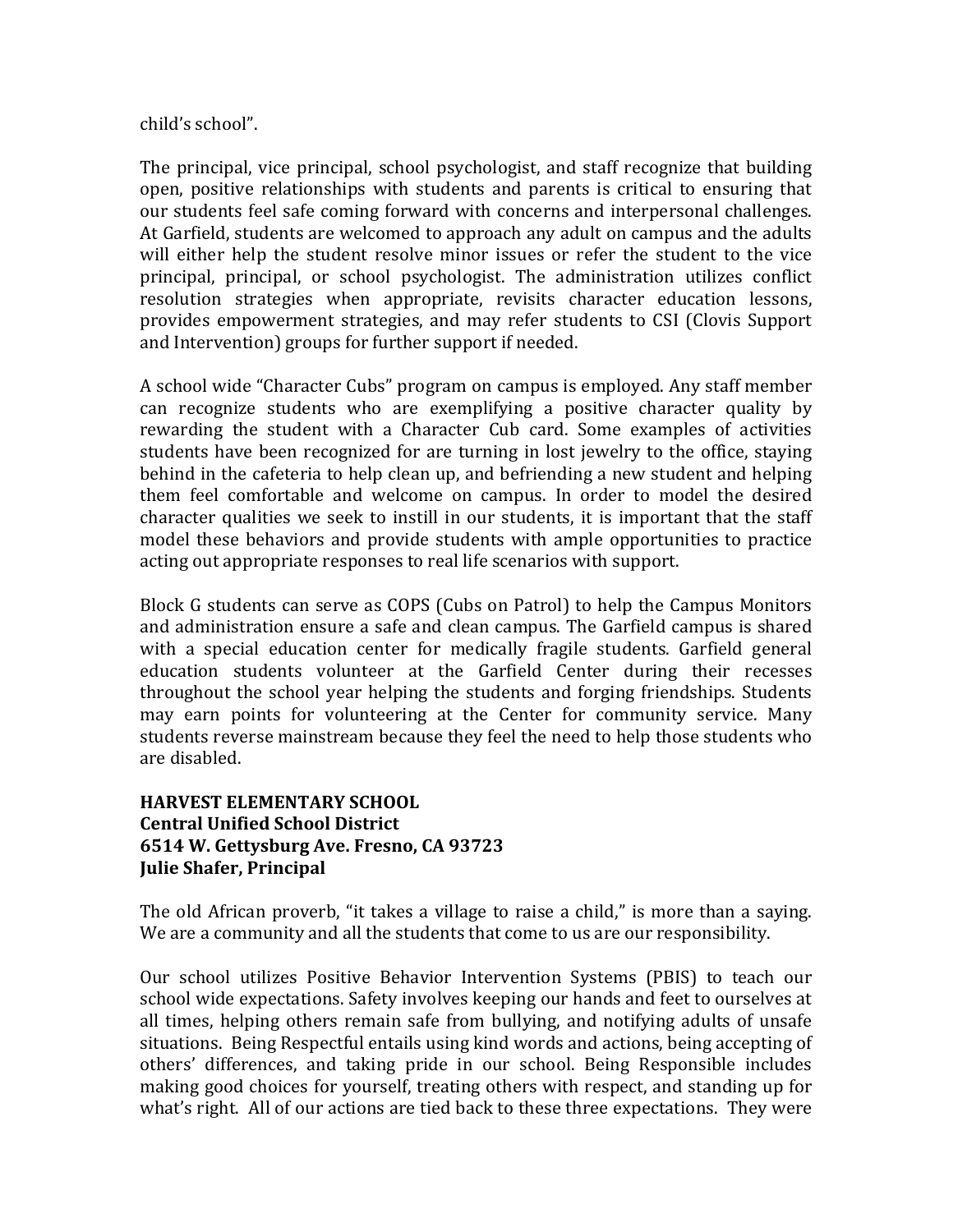chosen because they encompass many aspects of behavior and are applicable in different situations and locations.

Working on achieving our school expectations is a daily effort. Progress towards every student being Safe, Respectful and Responsible is determined each month based on our student discipline data in School Wide Information System (SWIS) for our Tier 1 students, our Check In Check Out data for our Tier 2 students who are working on specific behavior goals and based on the PBIS team monthly meeting and individualized schedules and counseling for Tier 3 students who have intensive needs.

Each month a new character virtue, Trustworthy, Respect, Responsibility, Fairness, Caring and Citizenship is introduced to the school via the school newsletter as well as in each classroom. All teachers review the character virtue with the class and discuss what it means and how they demonstrate that trait at school every day. By the end of the month, each student is asked to respond to what they have learned and write about what that trait means to them, how they exemplify the character trait and or why it's important to develop that character virtue. Every classroom supports a Character Education wall that displays the students' writing.

At the beginning of the year, all of our staff members created a Respect Agreement which is followed from teacher to students, teacher to teacher, teacher to administration and staff to the community. It is posted in our staff meeting room and referred to at the beginning of every meeting. Teachers and support staff are trained in our PBIS expectations just like our students so expectations are consistent. Everyone also uses the same language when speaking to our students and ties any behavior to our Hawk's Honor for redirection.

Service learning is an important part of the educational experience for our students. They need to feel empowered to be change agents and understand that their actions can have positive results that ripple throughout the community. At Harvest, we encourage our students to give back based on their talents and offer the Block H Award to recognize students for excelling in academics, community service, arts or athletics. Our sixth grade students also have the opportunity to receive the Rotary Junior Service Award for volunteering forty hours by contributing their time in their community, using their skills, cultural awareness and athletics. Our goal is to recognize our students for their efforts to make our school, community and world a better place and develop their self-esteem.

# **JOHN FREMONT ELEMENTARY SCHOOL Fowler Unified School District 3320 Las Palmas Ave. Glendale, CA 91208 Christin Molano, Principal**

Fremont Elementary supports the District's Big Ten and has implemented the Big Ten as part of our classroom expectations. The Big Ten is also the foundation of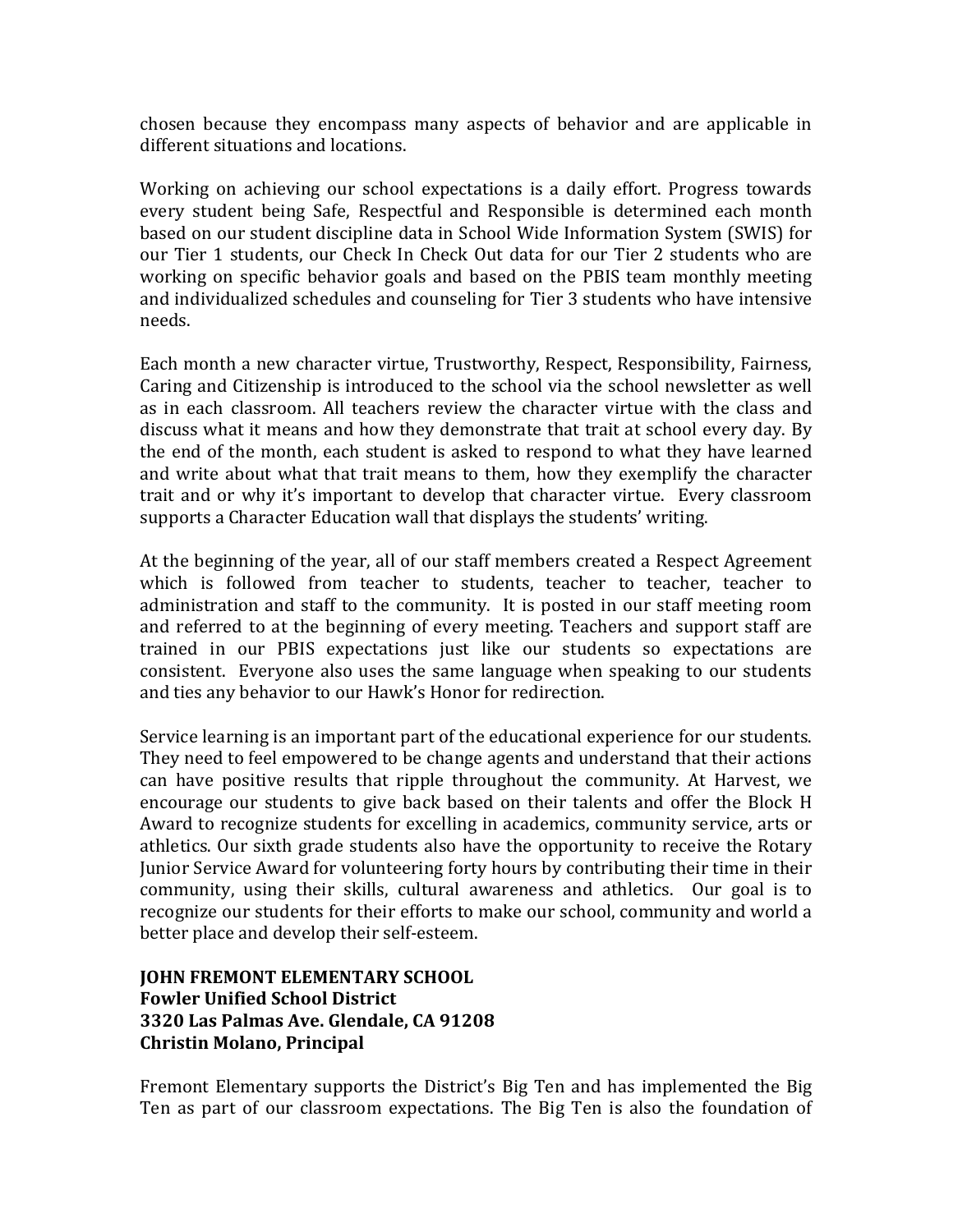SOAR, our PBIS acronym which stands for: *Show respect, Observe safety quidelines,* Act with integrity, and Remain responsible. Students who show SOARin' behavior are celebrated with an Eagle Recognition, Student of the Month, or Character of the Month. 

Character and civic education is infused in our Units of Study and as a part of our history curriculum, which lends itself to citizenship as we learn about our nation, our communities, and our state. In our literature circles and guided reading groups, teachers foster discussions with students about relationships and character. Students are encouraged to reflect on their readings and learnings and apply to their own life and extend those learnings into future actions and daily living.

We build good citizens by being good citizens. At Fremont, teachers and staff model the Eagle Way by being respectful to our students, by showing kindness and compassion, and by setting an expectation that all students are a valued part of our community. 

Currently we have a fifth grade classroom who has begun their "Adopt a Cop" project which promotes citizenship and creating lasting friendships between and officer and child, giving a renewed sense of community Students practice respect for our earth daily as the fourth grade students in particular, recycle cans and plastic as part of their way to apply conservation. The money they receive from their recycling project is used to purchase plants and flowers to beautify our school. Students learn about the photosynthesis process and learn how to plant flowers and take responsibility for the care and maintenance of the plants. Third grade participates in Pennies for Patients. Students graph the money collected and apply math skills to this service-learning project. In addition, we began our school-wide Beanies, Mittens, & Scarves Drive to build awareness for those in our community who may not have the extra accessories to keep warm this winter and to give students the opportunity to show compassion for those less fortunate.

Fremont service-learning projects and units of study all integrate citizenship and civic-education; therefore, our students naturally understand the importance of being model citizens. Students know it is not just something we recite but something we do every day.

**JOHN WASH ELEMENTARY SCHOOL Sanger Unified School District 6350 E. Lane Ave. Fresno, CA 93727 Amy Jones, Principal**

John Wash Elementary seeks to imbed the following goals into its character and civic education program: civility, courage, self-discipline, persistence, concern for the common good, and respect for others.

John Wash Elementary started its character education program back in 2003 when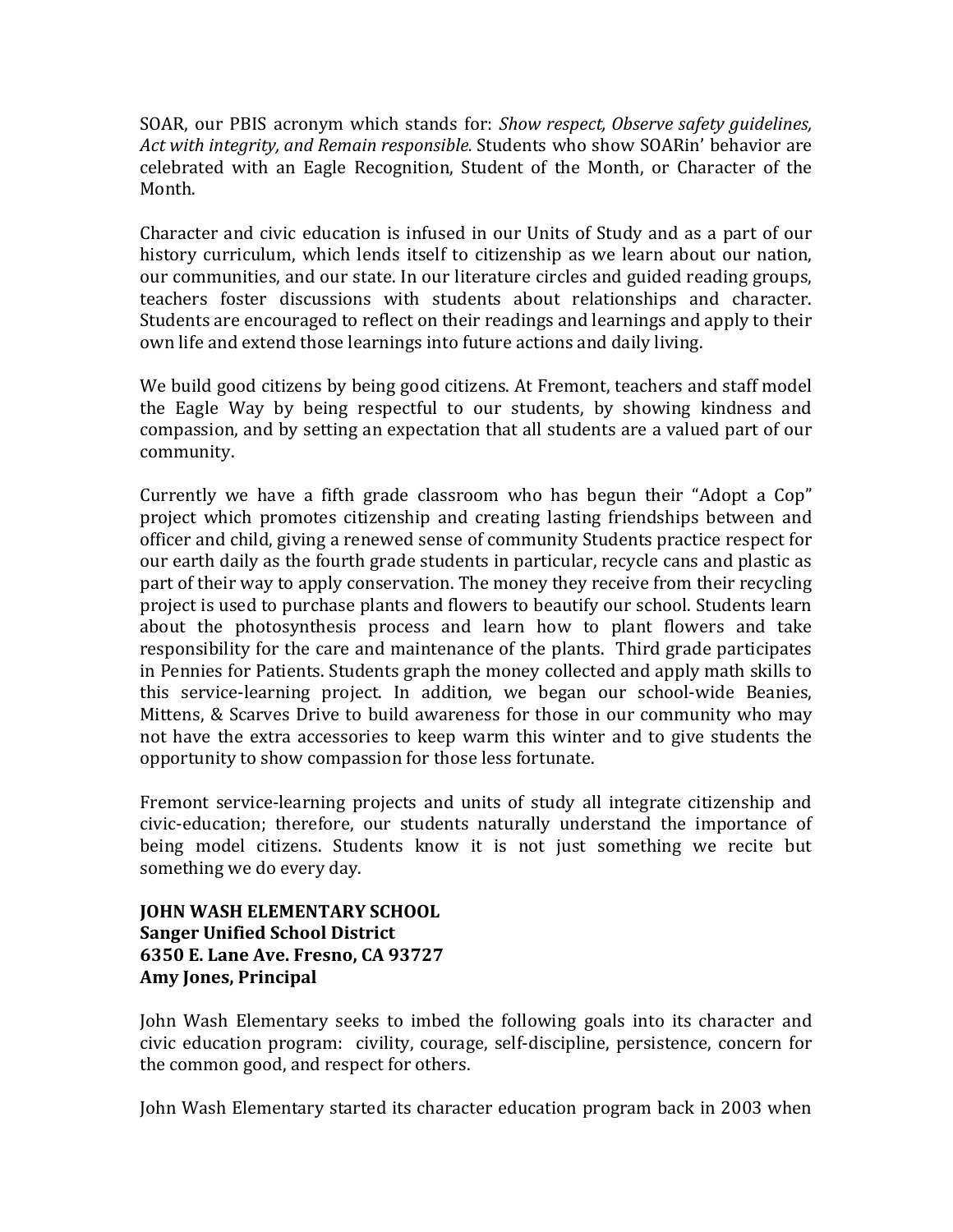it became a Community of Caring school. It was implemented through a districtwide grant that targeted five core values of Caring, Respect, Responsibility, Trust and Family. For the last twelve vears we have infused these values throughout our curriculum, school culture and community through various community service projects, programs and special community events.

Teachers create democratic classroom environments by involving students in decision-making and taking responsibility for making the classroom a pleasant place to learn. John Wash teachers collaborate to build school and community service learning projects that provide students with relevant and motivational opportunities to connect the formal classroom instruction with the principles and processes of democratic life through practical community problem solving. This year, John Wash Elementary will plant a school garden that will incorporate Kindergarten and fifth grade service learning opportunities. The following year, all other grade levels will create inquiry-based service learning projects that address community problems. From topics such as drought, to bird migration, to feeding the hungry, and myriad agricultural topics, the garden project will expand the following year into a community garden, where parents will be recruited as community partners in character education. By letting parents know that the school considers them their child's first and most important moral teacher, the community garden will give parents a specific way they can reinforce the values the school is teaching.

Sixth graders at John Wash Elementary have buddied up with Kindergarteners to mentor and tutor throughout the year. This engagement builds repoire, vertical articulation and mutual understanding between students of different age levels. Civic activities are developing at John Wash Elementary such as student government, mock trial, speech and debate, and a special room set up like an authentic courtroom to role play and practice civic learning opportunities. Students who participate in extracurricular activities are more motivated to learn, more confident, and exhibit greater leadership qualities. For these reasons, John Wash continues to offer character education through sports, after school enrichment opportunities in STEM (Science, technology, engineering and math), the arts and performing arts, garden club, cooking, and Robotics, along with intervention classes in both ELA and Mathematics.

To kick off 2016, John Wash Elementary will develop a recycling program that will span both communities of Sunnyside and Sanger. John Wash students will support Operation Gratitude by sending letters to our troops. This will be linked with a unit of study at all grade levels. Later on in the spring, we will revisit our friends at the California Armenian Retirement Home to do fun arts and crafts projects. John Wash students and families will also choose two Saturdays in the spring to pick up trash at our parks to support the Nicodemus Wilderness Project. This will also be linked to STEM activities in core units of study in the classroom across grade levels.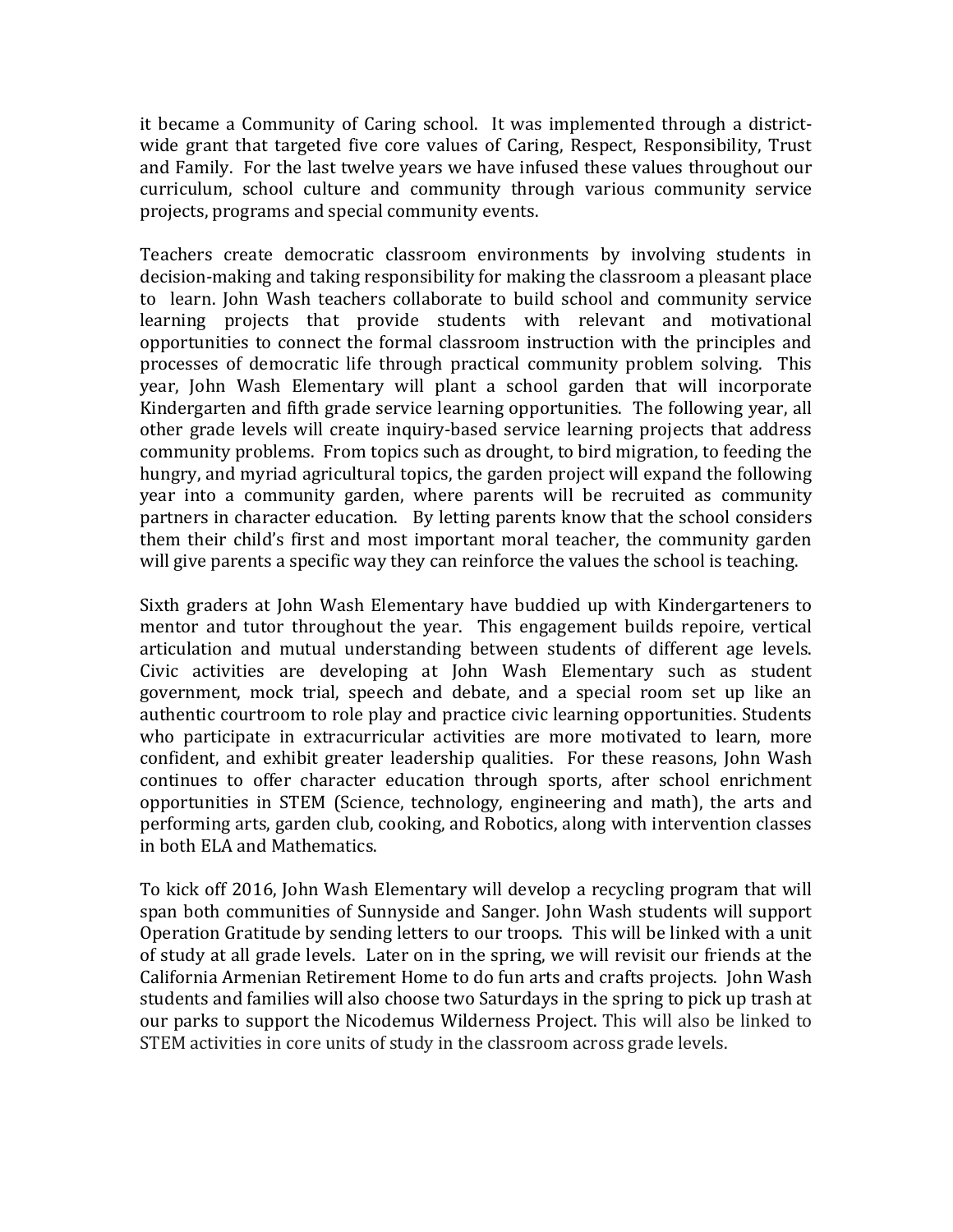What makes John Wash Elementary a unique and special school is how we celebrate each other's successes. We will continue to strive each day to make our community a better place, and we realize it begins with each one of us.

# **MALAGA ELEMENTARY SCHOOL Fowler Unified School District 3910 S. Ward Ave. Fresno, CA 93725 Luisa Custodio Lopes, Principal**

Character Education is a priority for us because we understand that having good character is just as important as having good grades. When students leave us, we expect them to have not only learned academic standards, but moral standards as well. The school goals are derived from and support the district's core character education traits, known as Fowler Unified's "Big Ten." The ten traits strategically chosen were *responsibility, respect, courage, citizenship, caring, fairness, honesty, work ethic, trustworthiness, and duty.* 

Fowler Unified's Big Ten Character Traits are embedded in the curriculum and culture of each school. Kindergarten through fifth grade teachers have specifically embarked on designing core curriculum units integrating character and civic education into English Language Arts, History, Social Studies, and Mathematics. By incorporating teaching strategies that encourage cooperation, citing evidence, evaluating sources, interpreting information, and writing and speaking we will develop students who can think for themselves, make informed decisions and state their opinions in a healthy and respectful manner.

Monday Morning Meetings were implemented for the first time at Malaga this year. These ten minute meetings are built around key character education lessons lead by the site administration. The lessons are correlated to the Big Ten character trait for the current month and usually include a short video clip followed up with a discussion lead by the administrator. The lesson for the week is reinforced throughout the week, at lunch time, where a question relating back to the Monday lesson is posed by the administrator. Students are asked to discuss solutions or answers with their peers sitting nearby. This is followed by students being selected to come to the front of the cafeteria to share ideas or solutions with all peers.

Every classroom participates in some type of service learning project during the school year. Service learning projects are based on a community need and connected to the curriculum by linking projects to specific standards. Students are encouraged to take responsibility and ownership for service projects by planning projects, setting project goals and timelines, and connecting with community agencies. The type of skills students learn through service are exactly the ones needed to be successful in the work world, which are difficult to teach through more traditional methods of instruction. During the 2014-2015 school year, Malaga students volunteered over 236 hours. Students are given special recognition at the end-of-the year assembly for their service.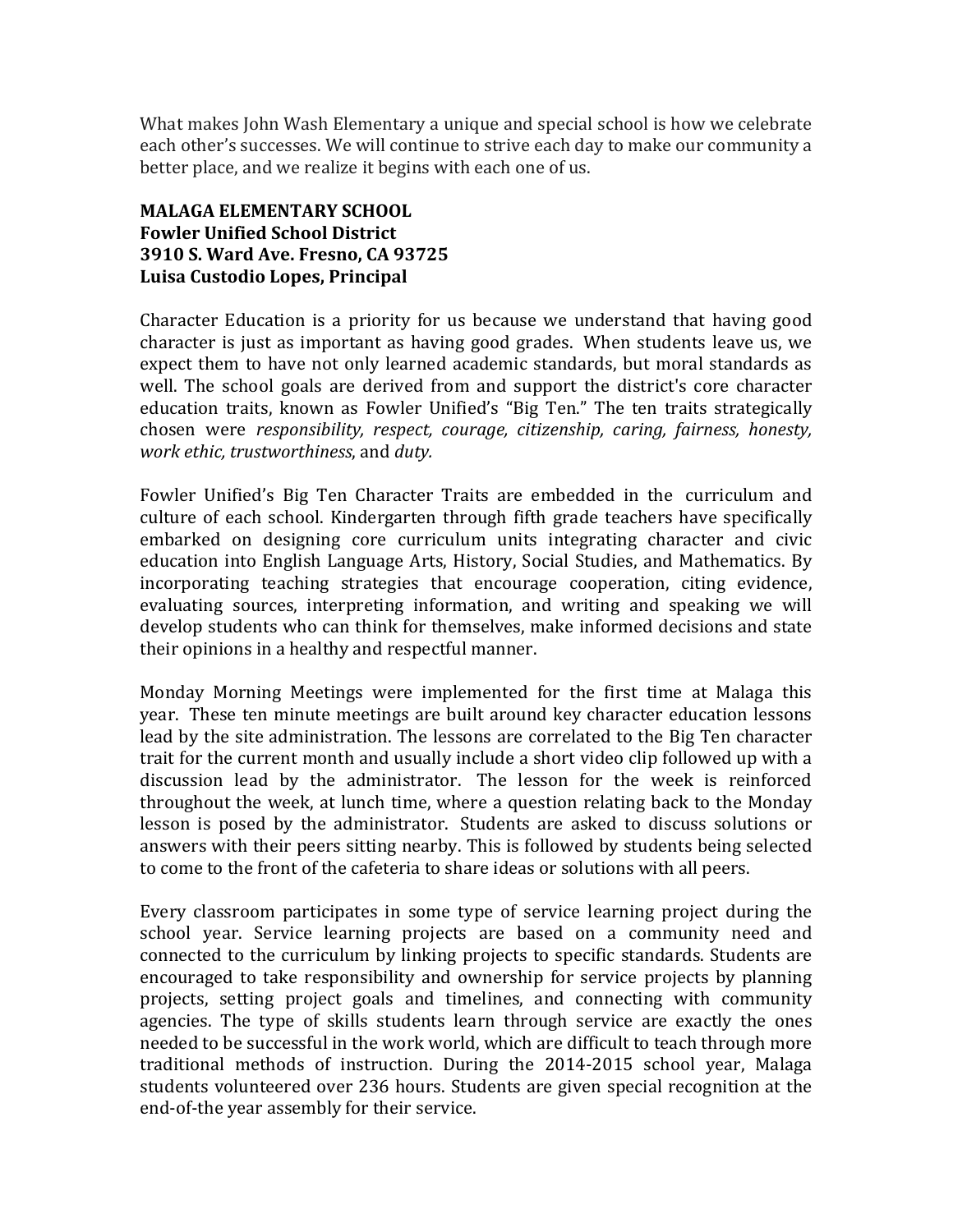Listed below are just a few of the service learning projects students have participated in at Malaga Elementary in recent years:

- Adopt an Animal Program at the Fresno Chaffee zoo
- *Juvenile Diabetes Research Foundation*
- Leukemia and Lymphoma Society's Pennies for Patients
- Recycled juice pouches and other items
- Prepared and delivered sack lunches to the homeless in the Fresno area known *as "tent city"*
- Collected and distributed toiletries to the Poverello House, a center for the *homeless*

Clearly, character education and service learning is not intermittently touched upon as individual teachers see fit, but rather a vital part of who we are as a community. *We are Malaga Falcons and we will F.L.Y!* 

#### **MARSHALL ELEMENTARY SCHOOL Fowler Unified School District 142 N. Armstrong Ave. Fowler, CA 93625 Kathleen Denton, Principal**

One of the first things all children must learn, and one of the hardest things to teach at a deep level, is to consider and understand the needs of others. Included in civic learning is character education- the awareness and demonstration of positive character traits (and the need to recognize and reward those characteristics when students demonstrate them.

Marshall Elementary has expectations for all students that are clearly articulated within the Fowler *Big 10* (Honesty, Responsibility, Fairness, Caring, Trustworthiness, Respect, Work Ethic, Courage, Duty, and Citizenship), which are also incorporated within English Language Arts Units of Study and lesson delivery. By implementing the *Big 10*, students have an understanding on what their daily expectation is as a student and as a citizen. This also allows for the development of positive social and leadership skills. Overall, this supports the ability for students to develop  $21^{st}$  Century skills that will lead them towards the path of college or career readiness. 

Marshall Elementary School staff infuses the Fowler Unified *Big 10* Character Education program into their daily lessons and assignments, rather than utilize a specific curriculum at each grade level. Students naturally find themselves in "teachable moments" and teachers look within the regular materials for examples of character traits- Duty, Courage, Fairness, and Respect, for example  $-$  and have activities/lessons that tap into these traits while still focusing on academic areas like reading comprehension.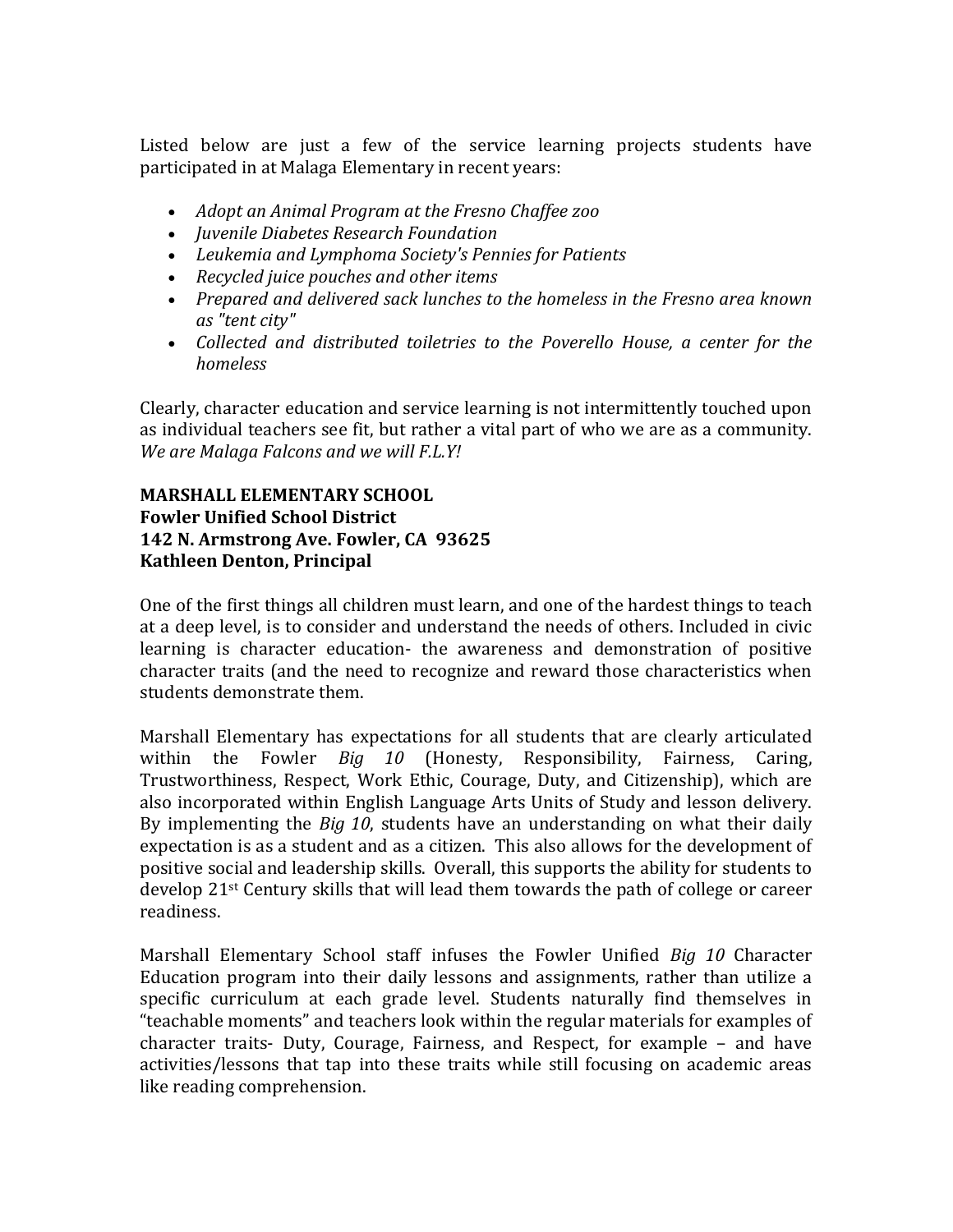Ultimately, Marshall elementary implements units of study to infuse core curriculum while simultaneously teaching valuable character education lessons in addition to lessons in civic education through common core state standards.

Educators and other site level staff at Marshall Elementary are able to model the *Big* 10 core character traits for the students by integrating the traits through core instruction. As an example, Kindergarten staff has developed one of their English Language Arts Units of Study, which is created solely to implement common core state standards, to teach students about citizenship. During this unit, students are taught common core standards that correlate with the different aspects of being a good citizen. In Fowler Unified, citizenship is the Character Trait of the Month for November.

Ultimately, integrating character education and Fowler's **Big 10** in classrooms will have positive outcome student performance and will lead them on their way to a path of career or college readiness.

# **MARTIN LUTHER KING ELEMENTARY SCHOOL Hanford Unified School District 820 Hume Ave. Hanford, CA 93230 Debra Colvard, Principal**

As we compare our data across the years, the growth in academic achievement and character development is evident. Students at MLK have worked hard in and out of the classroom to increase their skills in reading, writing, and math. Our school has recently been recognized by Dr. Anthony Muhammad in his new book, "*Overcoming the Achieving Gap Trap"* for the academic and cultural changes demonstrated by the campus throughout the years in spite of a high minority, high-poverty, and large English learner population.

Character Counts is an active program at our campus. Students are educated on the six pillars of good character and it is a common occurrence to walk into a reading lesson where teachers are emphasizing book characters demonstrating these traits or lack thereof. Each month is assigned a particular character pillar, and a school wide effort is made to assist students in demonstrating this trait.

MLK has also adopted Positive Behavior Intervention and Supports (PBIS) to enhance the character education on campus. PBIS, through the use of trainings each trimester, establishes behavior expectations for all areas on campus, and provides supports to students in order to achieve social, emotional and academic success. These supports include a psychologist and counselor on campus, a student specialist, and an interventionist.

In order to support the safety of students on the playground and their ability to learn proper communication skills amongst their peers, MLK has launched a program called Peer Mediators. A group of 28 students trained by support staff, pair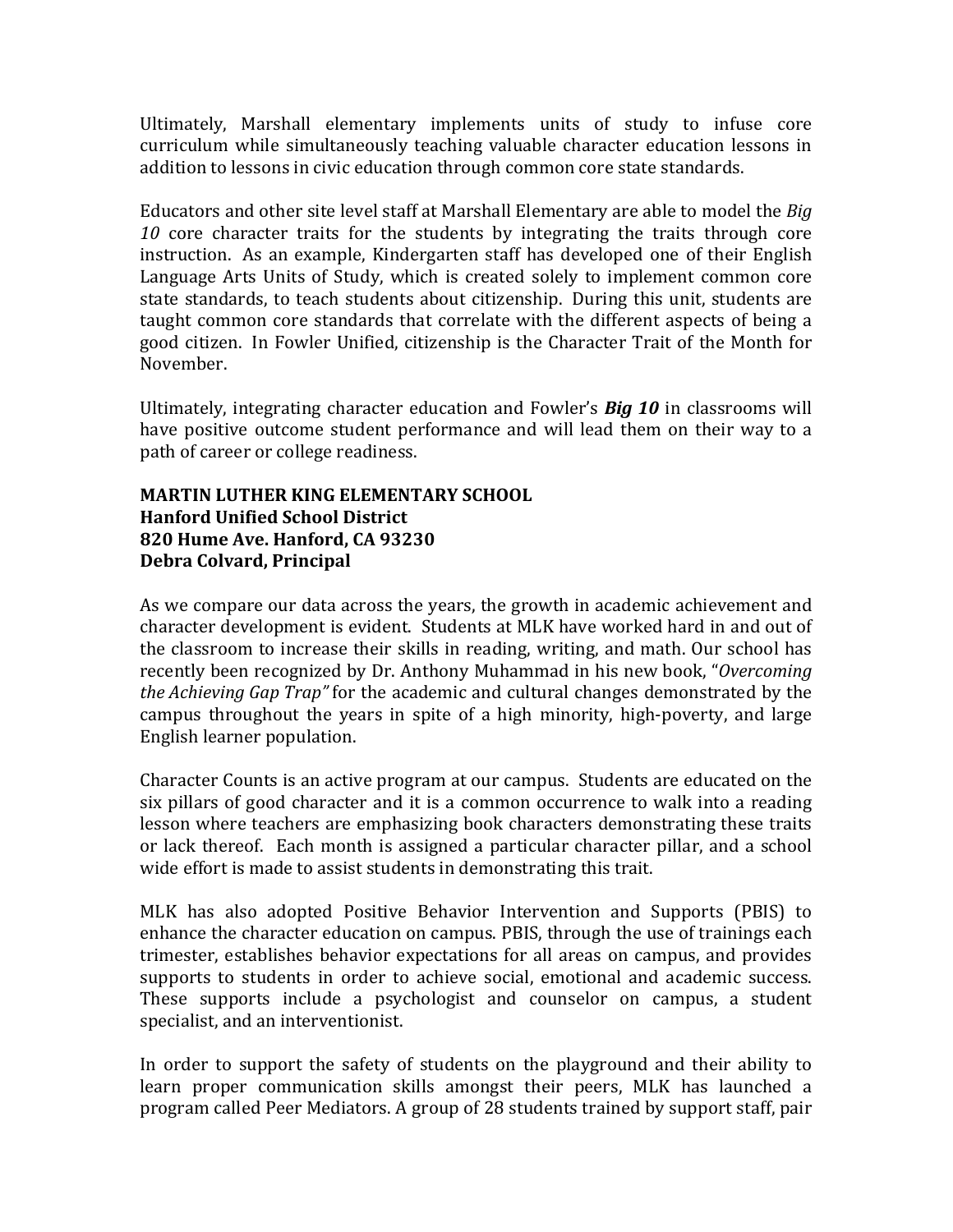together and offer support with conflict resolution while out on the playground. A similar model is also used with the pairing of older students with younger students. MLK students work to ensure that their campus not only remains safe, but also clean. Students clean their rooms each day, and volunteers work hard during their recess picking up trash and helping custodial staff with basic upkeep.

Similar to the peer mediation, we also participate in a mentorship between students and staff. As students are identified requiring extra support rather academically or behaviorally, staff are notified and mentors are chosen to help support the students. Mentoring involves staff members befriending the student by making special attempts to talk with the students, discussing special events in their lives, and bonding with them during different components of their days. Students are not aware that they are a part of this mentorship program, but classroom teachers of the selected students recognize a positive change in their behaviors or skills.

Organizations such as Pennies for Patients, UNICEF, and Camp Taylor have been recent recipients of our students' generosity. Each giving project is launched with an assembly in which students learn about the organization and people in which they serve. They are then encouraged to collect and gather small donations. Because a high percentage of our students are from a high poverty household, every donation serves as a big gift from their heart.

For the past two years, our school has also paired up with a local convalescent hospital in which our students have adopted the patients as their surrogate grandparents. Each month, a grade level walks to the hospital to visit with them, bring special hand-made presents, participate in activities, and perform special dances or songs for them. This opportunity provides many with interactions from elderly that they might not otherwise have. It also instills a sense of respect for their elders and demonstrates compassion for others.

We believe in building the character of our youth and our culture. Through effective collaborative teamwork, we know the importance of providing strong role models for our students. MLK has become a place where everyone grows, students, staff, and parents.

# **NELSON ELEMENTARY SCHOOL Clovis Unified School District 1336 W. Spruce Ave. Pinedale, CA 93650 Kendra Matson, Principal**

Our goals for character and civic education have been collaboratively determined by our stakeholders in an effort to create a culture at our school of commonality of behavior and democratic mindedness that allows everyone to prosper and grow.

Keeping our school safe for all students starts with the positive behavior intervention systems in place. Expectations for behavior are specifically taught and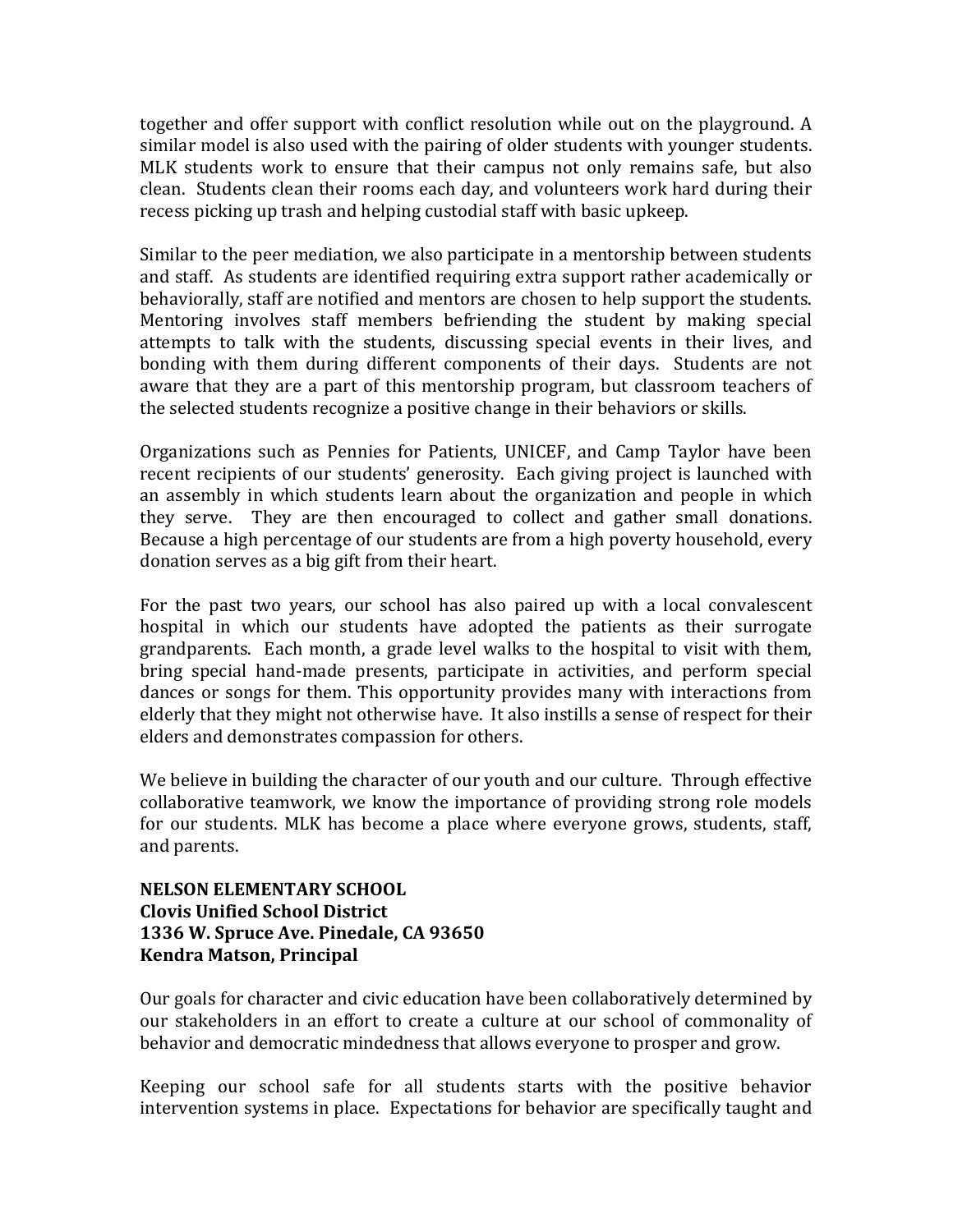practiced by all students. Nelson offers students support groups to students who need additional emotional support. Students dealing with divorce, death, bullying and/or making friends are given the opportunity to meet with other peers encountering the same type of need and with the guidance of a trained facilitator, share their feelings and learn how to empathize with others.

All of the adults at Nelson Elementary believe in treating each other and all students with unconditional positive regard. This belief is the foundation for all interactions between individuals, resulting in fairness, equity, caring and respect as the norm for social and professional behavior.

At Nelson Elementary we believe in educating a child in mind, body and spirit. We strive to create individuals who will be productive and will be positive additions to our society. We also strive to create a nurturing and empathetic culture and an environment which accepts and includes all individuals no matter what their socioeconomic background, race or religion. We do this purposefully each and every day due to the diverse population and transiency of students who attend our school. We want our students to develop habits of character which can be implemented and integrated into their lives, not only during their regular school day, but outside of school as well.

# **PIONEER ELEMENTARY SCHOOL Pioneer Union Elementary (Hanford) School District 8810 14th Ave. Hanford, CA 93230 Sharon Cronk, Principal**

At PES, the goal for students is to be active in their school and community as well as being proud, aware, wise, and safe (PAWS). PAWS is a school-wide acronym that was put into place with the implementation of Positive Behavior Interventions and Supports (PBIS) two years ago.

At last measurement, PES had a 97.1% daily attendance rate, well above the state target. Pioneer has an active student council comprised of 26 students. There are another 28 students involved in a quasi-peer mediation program called Panther Pals that are not also involved in student council. Pioneer also offers intramural sports, wherein over 50% of eligible students participate. Intramural sports are managed by a staff member, but are mostly student led and student run. Pioneer has 27 students in a recycling club who go to every room on campus each week to collect recyclable materials. Outside of the school day, nearly 25% of Pioneer families attended the Winter Family Fun night hosted by PES.

In August, January, and again in April, students are explicitly taught behavior expectations in all areas of the school in an event called "Passport Day" in conjunction with the implementation of PBIS. Passport day involves each teacher taking his or her class to various non-classroom settings (i.e. the cafeteria, library, hallways, playground, etc.) and a select staff member is there waiting for the class in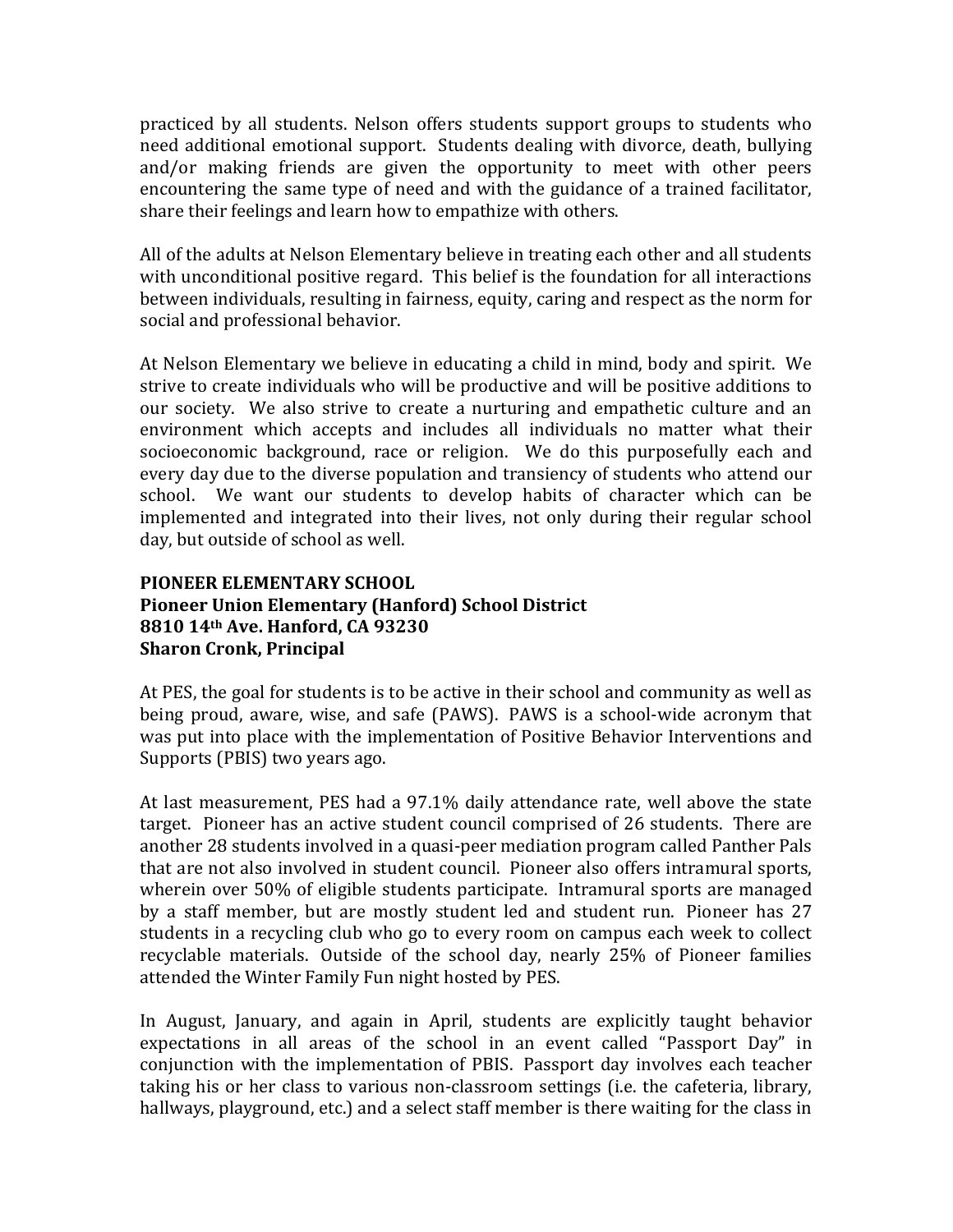order to teach them the expected behaviors and citizenship requirements in each area of the school using the common language of "PAWS" (Be Proud, Aware, Wise, and  $Safe$ ).

Panther Pals can be seen with their bright orange vests on every playground. Student Council can often be found planning the next school event. And of course, you can always find an intramural game going on during lunch. With so many students involved during the school day, naturally it carries over to outside the school day.

At Pioneer, civic service opportunities are a priority as a means to build student leadership and awareness of the importance of stewardship. Students have the opportunity to participate in Student Council, Panther Pals, and the Recycling Club.

Participation in Student Council requires students to serve their fellow classmates by organizing school wide events, attendance at weekly meetings during their lunch recess, and attending school events in order to assist in their implementation. Student Council Members must not only apply, campaign, and run for an office by getting signed off by peers, a teacher and administration approval, but they also have to follow a rigorous criteria to maintain eligibility for participation.

The Student Council organizes an annual school wide Canned Food Drive that raises nonperishable items for the less fortunate. All items collected are donated to the local Salvation Army. This year alone, students at PES donated over 2,000 food items to help those in need. Student Council also organizes Write a Veteran Campaign prior to Veterans Day. This is a school wide effort where students Kindergarten through fifth grade write letters or draw pictures for service men and women. This creates a dialogue in classes with students and teachers that tells of the importance of serving your country to ensure freedom for all and preserving everyone's rights.

The Panther Pals program has a focus on older students mentoring and assisting younger students with peer mediation and overall playground support. Thus creating a safe and nurturing playground environment for Kindergarten through third grade students. Panther Pals have to apply for a position, go through training, and adhere to their weekly schedules.

The value of character education and civic learning are not lost upon the Pioneer family, but are embraced. PES prides itself on teaching the whole student and not just a small piece.

**REAGAN ELEMENTARY SCHOOL Clovis Unified School District 3701 Ashlan Ave. Clovis, CA 93619 Janet Samuelian, Principal**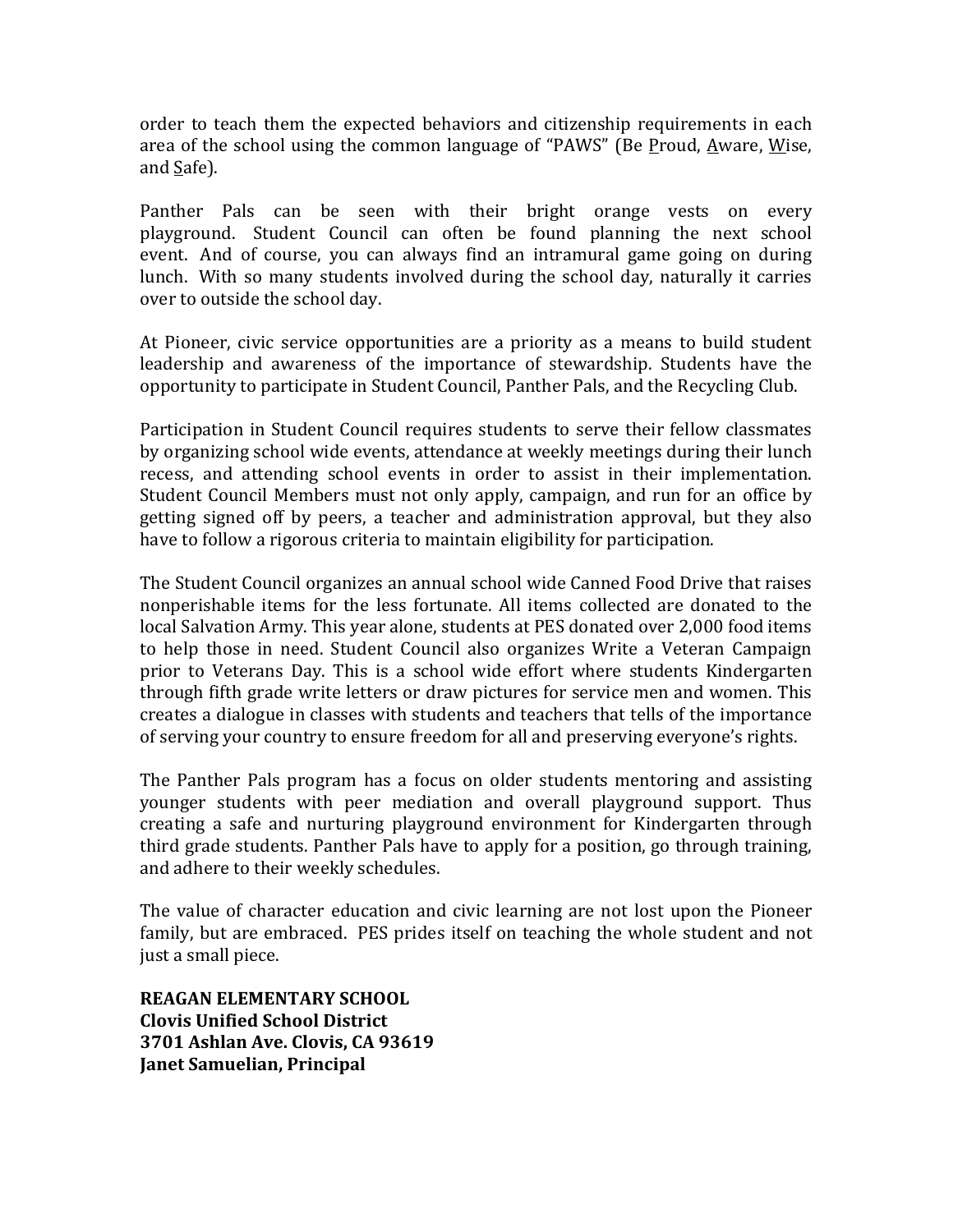As a result of our implementation of PACK Pride and Positive Behavior Interventions and Support (PBIS), referral incidents are down by 20% and suspensions are down by 70% since implementation.

The PBIS committee meets monthly to review data from the previous month concerning suspensions, referrals, and other issues affecting students. Discussions are held through the prism of P.A.C.K. Teachers are brought into the conversation, and discussions are held about which character traits need to be emphasized to solve the most recent data trends. Interventions are then held with those students who need additional support through our Transition Team, CSI (Clovis Support and Intervention) groups and from additional staff. Students are recognized every Monday in front of the school student body for modeling character traits. A bulletin board in the cafeteria lists the names of every "Leader of the Pack" who has been recognized during the weekly announcements. Our student council members are a part of this process every Monday. Students and staff conduct a weekly inspection of the campus to note who is keeping their area clean. Feedback and rewards are given each week.

Each month during our school year we focus on one pillar of character, such as Respect and Trustworthiness. Writing activities and role playing are just a couple of the ways these pillars are infused into our curriculum. On Fridays the school holds a "Five Minute Friday" lesson which focuses on the weekly character trait. Teachers lead character and empathy lessons to promote a psychologically safe and caring environment. 

Our focus on character development means that our students must be active participants in co-curricular programs. During athletic competitions, we emphasize character development over winning the game or competition. We have implemented the Wolfpack Award to provide evidence for this value. At the end of the each game our teams (coaches and students) vote on and choose a visiting athlete who stood out showing positive character traits. That visiting athlete is awarded with a certificate for outstanding sportsmanship. Our teams and players "howl" in their honor.

The students at Reagan also are involved in PAWS PALS. This program pairs regular education students up with students from our Autism Class. Both sets of students benefit tremendously from this pairing. Functional Life Skills students are paired with Reading Buddies from regular ed who provide ongoing support and service to their peer buddies.

One of the key ways that we support our kids is by getting involved with the community through our Block R program. Mentors from our staff listen to the students' interests, and help them craft projects that will help the community at large. Block R students have been involved in service projects throughout the community. They have done clean-up projects, adopted animals, participated in fundraising walks and other forms of service.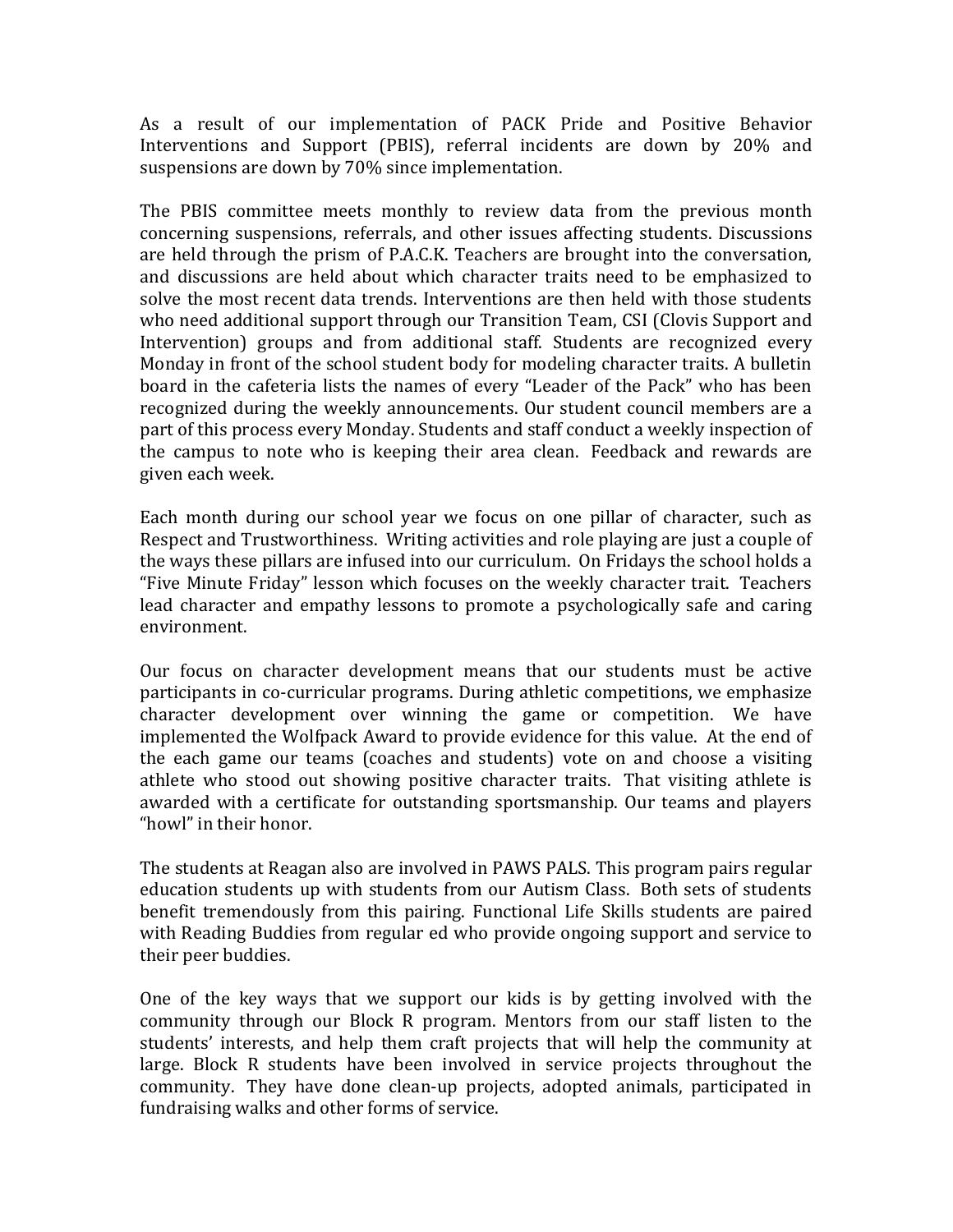Reagan strives to create students who will be positive contributors to their communities and to the world. "Intelligence plus character is the true goal of education." Dr. Martin Luther King, Jr. The Reagan Elementary staff and students embody that goal and strive to contribute positively to their school and community.

#### **REAGAN ELEMENTARY SCHOOL Sanger Unified School District 1586 S. Indianola Ave. Sanger, CA 93657 John Hannigan, Principal**

As a "Community of Caring" school, we strive to integrate the five core values -Caring, Family, Respect, Trust and Responsibility - throughout our curriculum, programs, and school environment.

Reagan staff members integrate character education throughout the school year by teaching character lessons weekly (Second Step and L.E.A.P.S.) and planning activities that create a strong foundation in behavior. Students are given countless opportunities to learn and practice using our values and positive behavior expectations. Our Leadership and Behavior teams introduced these positive behavior expectations to supplement and enhance our Community of Caring efforts.

Adults at Reagan promote fairness, equity, caring, and respect by explicitly teaching these character traits and by being role models to the students. This is evident in teaching character lessons in the classroom, participating in community events, providing students with a safe, nurturing environment through active supervision, celebrating S.O.A.R.ing with Character, and being someone that students can turn to. We believe that adult visibility and connections with students are the driving force in building good character traits in students. We also believe in recognizing and rewarding our student role models at this school. Every student has a chance to earn a Community of Caring gold medallion by the end of the year. Teachers keep track of students who are meeting their grade level S.O.A.R. with Character expectations with classroom charts and trimester tracking sheets. Progress is communicated to students and families throughout the year and documented on "positive parent contact  $\log s$ " by each teacher. The principal requires that each teacher make at least one positive phone call home each week - Mr. Hannigan makes five positive phone calls or contacts weekly - to help build better connections with our families..

The Olweus Anti-Bullying and Second Step programs are also taught in every  $classroom.$  Anti-bullying rules and "S.O.A.R." expectations have been clearly articulated and posted in all locations on campus. We also implement "Stop, Walk, and Talk" bully prevention, which is taught school-wide to students and staff. Staff members are taught how to address bullying and students are taught skills on how to respond peacefully. We follow this up with a schoolwide kick-off rally where peer mediators role-play scenarios to teach students how to include others and prevent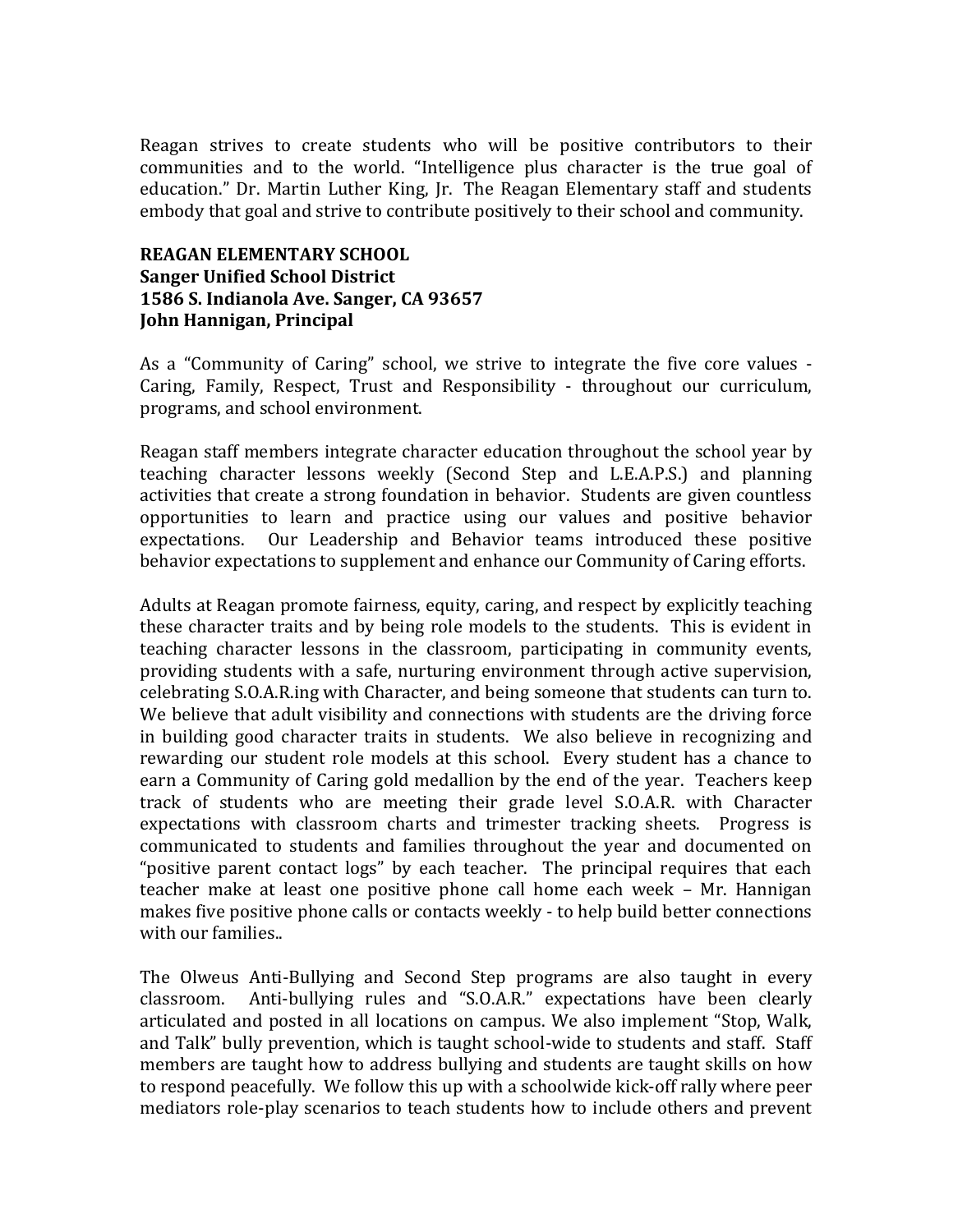bullying. We also added a "Red Hawk Talk Box" in the front office for students and staff to anonymously report problems or suggest ways to improve the culture of our school. Our peer mediation program is a trained team of fourth and fifth grade students, who work with their peers to solve problems peacefully with fairness and respect. 

Reagan focuses on each Community of Caring value for two months at a time, which enables us to cover the five values over the duration of the entire school year. For example, one popular selection is The Empty Pot by Demi. After reading this book, each teacher discusses its meaning and the importance of how the character trait of honesty exhibited in the book relates to our Community of Caring values. Other popular titles include How to Fill a Bucket, Grouchy Ladybug, Chrysanthemum, Frog and Toad, Elmer, and Elf on the Shelf for primary teachers. Upper grade students also read chapter books, selections from their Houghton Mifflin Reading Anthologies, folktales and fables, and complete studies on authors, such as Louis Sachar and Robert Munsch.

Each year, our second grade classrooms forgo their Christmas parties to bring supplies to make bag lunches for the homeless. Rather than enjoying the treats themselves, they gather in the cafeteria and work in assembly lines preparing meals in personally decorated bags. Our third grade classes work in conjunction to make scarves to be delivered with the meals. This year, the third grade team also used left over money that they raised to buy Christmas gifts for another family who was struggling this season.

Behavior is taught and modeled as intentionally and important as any subject on our campus. After all, character is who we are expressed in action, in how we live and what we do and the children around us know and take notice of what they observe.

# **RIVERVIEW ELEMENTARY SCHOOL Clovis Unified School District 2491 E. Behymer Ave. Fresno, CA 93730 Sonia Torossian, Principal**

Parents and staff insist that there is ongoing instruction in leadership, diversity, sportsmanship, and sensitivity. To that end, we have embraced the Josephson Institute of Ethics CHARACTER COUNTS! program which helps teachers and students focus on those traits that make us well-balanced, positive members of society. 

Children in all grades explore character education principles through writing, but many other opportunities are created and valued across and beyond the curriculum. Our students demonstrate their growth in these areas by taking part in activities such as Peer Tutoring, Student Government, Human Relations Council (HRC), Peer Counseling (Ram Team), and Red Ribbon and Character Counts Weeks. Further, our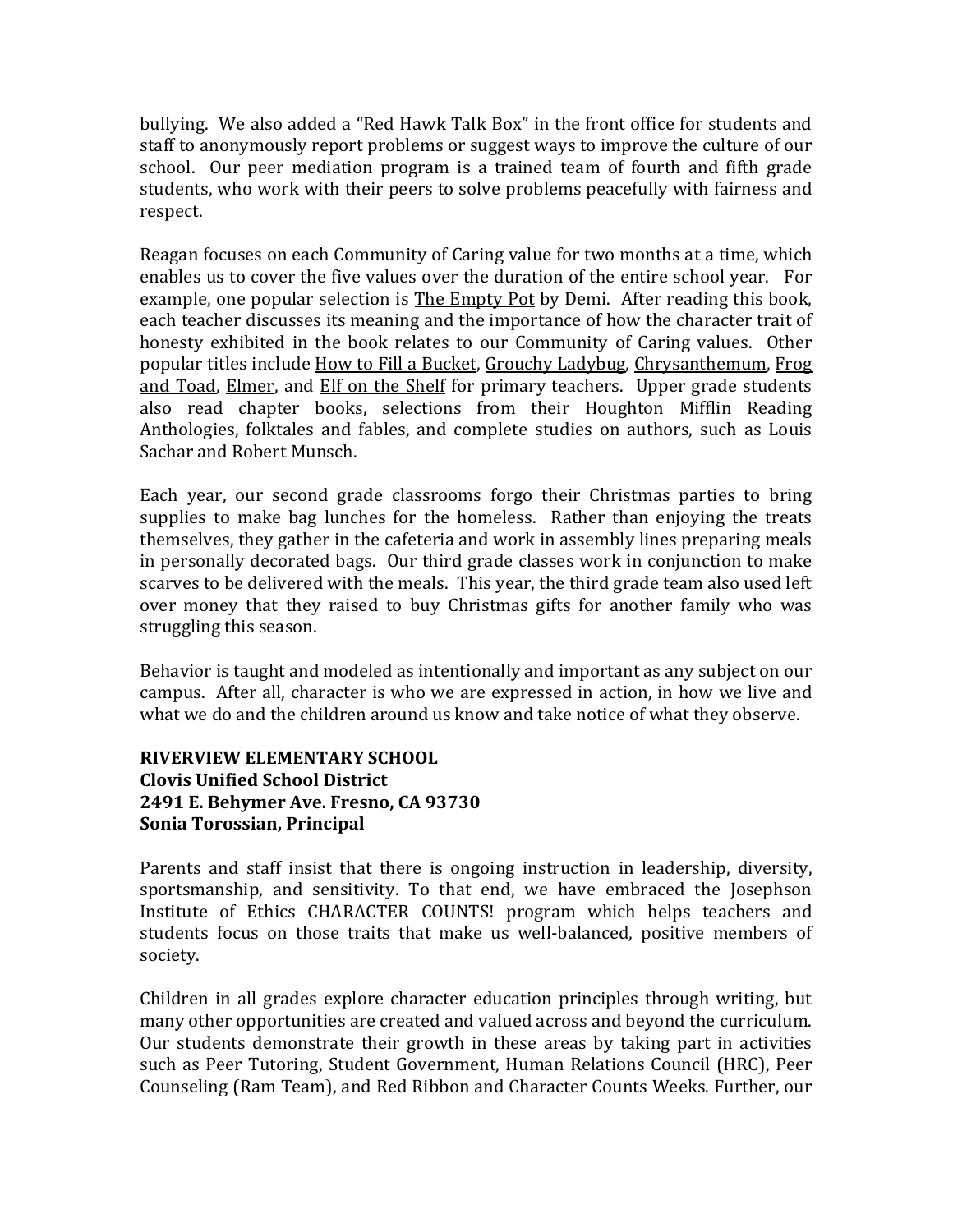students develop an appreciation for their community by supporting causes such as Toys for Tots, Pennies for Patients, Jump Rope for Heart, and Coats for Kids.

The entire community of staff and parents work together to ensure that we are constantly promoting and modeling fairness, equity, caring, and respect. Administration, teachers, and the parent population treat one another with professionalism and provide guidance to students through many activities, such as: coaching sports and cheerleading, leading GATE, Drama Club, Destination Imagination and Robotics teams, mentoring the Human Relations Council and Student Body Officers, organizing and supervising students taking part in school and community service activities like Toys for Tots, Jump Rope for Heart and Pennies for Patients, and participating in the Ram Dad program in which fathers of our students assist on campus, supporting teachers in the classrooms and on the playground as positive role models for our students.

All are dedicated to Riverview's mission and devoted to helping students achieve academically, to value the rights of others, and to make positive contributions to the community and society.

# **SEQUOIA ELEMENTARY SCHOOL Sanger Unified School District 1820 S. Armstrong Ave. Fresno, CA 93727 Nichole Rosales, Principal**

Our participation in the Community of Caring program centers around five core values consisting of: Caring, Family, Respect, Responsibility and Trust. These values form the basis of our Sequoia community and are modeled by both students and staff every day. Each of the five traits is displayed in all settings, school-wide.

The sense of family felt at Sequoia mirrors the belief that it is the collaboration between staff, parents, and administration that will ensure each child reaches their full potential. With many of our students coming from broken homes, we want students to feel cared for at school and to teach them how to reciprocate caring to others.

In order to monitor our goal of teaching students to embody the values of family we are tracking attendance, the number of office referrals, and student academic progress. We believe that students who embrace the value of family and feel emotionally safe will be more motivated to be in school, have improved behavior, and perform at higher academic levels. Evidence of progress towards our increased focus on character education is evidenced through a decrease in the number of office referrals.

Each month, students respond in writing to the character trait being studied. One student is chosen per classroom that has captured the essence of the character trait for the month and their writing is displayed in the front office. Instruction using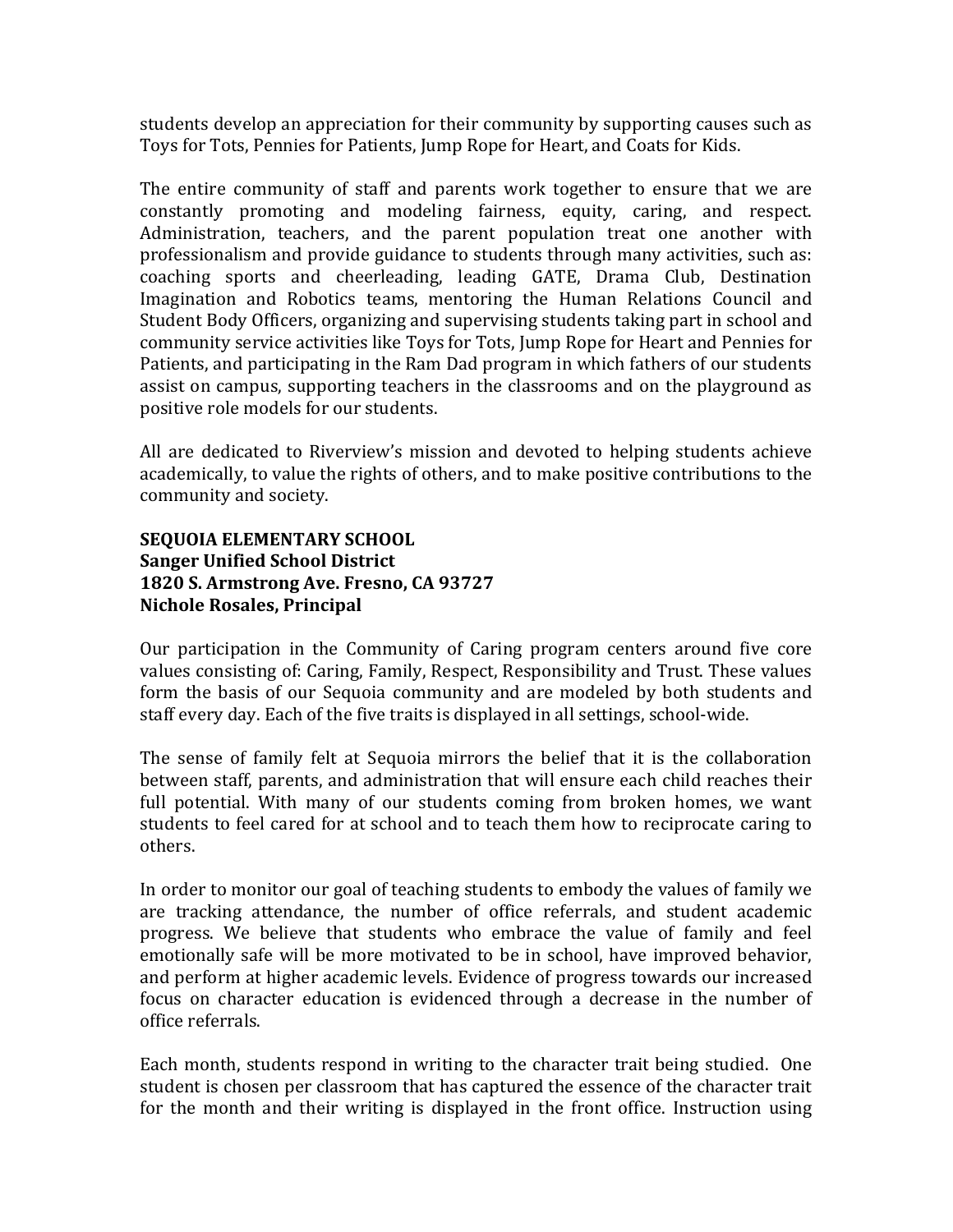Second Step is provided on a weekly basis within each classroom. The program focuses on providing learning experiences in the classrooms where students discuss appropriate behavior, learn to have empathy for their peers, and role-play to develop skills to effectively deal with challenging situations. Students work together as active participants in the learning process. Encouragement is given from the teacher as well as students for academic progress.

There are several programs on our campus designed to reinforce the core values of caring and respect for all students including Special Friends and The Friendship Club. Both programs are designed to support social development and positive social interaction for those students identified as "at risk." Regular communication between the support staff and the classroom teacher remains a top priority to ensure that well-informed decisions can be made for all participating students.

Because character development of students is equally important to their academic progress, Sequoia integrates the values of caring, trust, respect, responsibility, and family through cross-curricular connections and meaningful Service Learning Projects. Each grade level chooses a socially conscious cause to support so that students learn the importance of giving back to their community. Projects include: kindergarten – "Coats for Kids", 1<sup>st</sup> grade – "Happy Feet" shoe donations, 2<sup>nd</sup> grade – "Hats Off to Cancer" (donation to Children's Hospital),  $3<sup>rd</sup>$  grade -Partnership with Sanger Golden Living Center Home,  $4<sup>th</sup>$  grade – Rotary wheel chair foundation,  $5<sup>th</sup>$ grade – "Rescue the Children," which is a branch of the Fresno Rescue Mission,  $6<sup>th</sup>$ grade - Sequoia mentoring program.

Our Student Council provides opportunities for leadership as each officer plays a role in positively impacting campus activities. The Council also works together to develop theme days to create a sense of community on campus for students and staff to participate in.

Our goal is to develop young people that leave Sequoia with the academic tools to be successful and a strong moral character that will enable them to make good choices for themselves and those around them.

# **SIERRA VISTA ELEMENTARY SCHOOL Clovis Unified School District 510 Barstow Ave. Clovis, CA 93612 Cathy Dodd, Principal**

The staff at Sierra Vista Elementary School are integral members of the team who work together to provide for the character and civic development of students. Opportunities for school service and leadership include participation in Student Council, either as an elected officer or as a class representative; other school service; or community involvement. The Multicultural Club promotes acceptance of all diverse groups, school and community service. They sponsor a school-wide food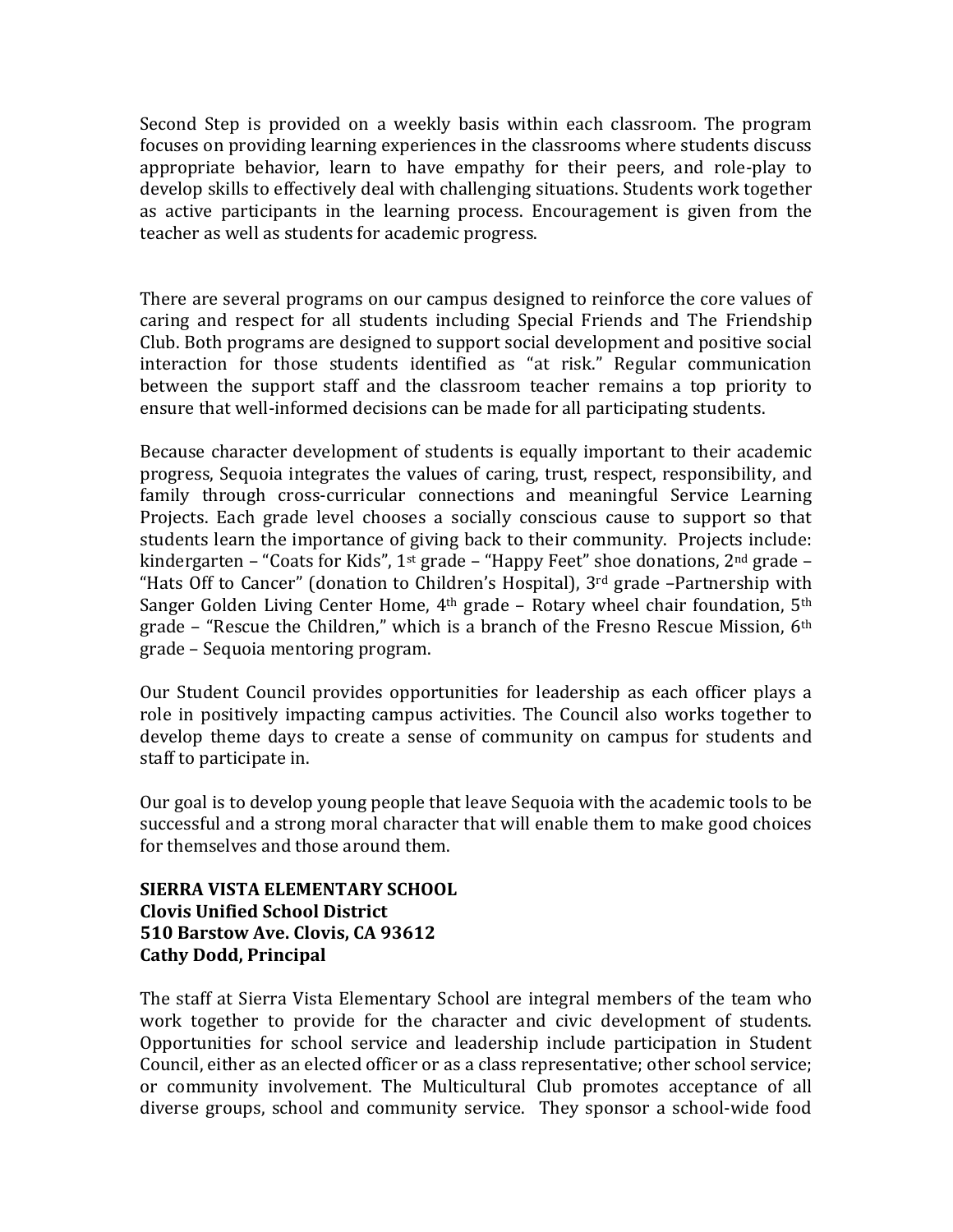drive each year to provide food to the Salvation Army. Classes partner with students in lower grades to develop "reading buddies" to encourage a love of reading. Sierra Vista choirs present concerts at L.C. Hotchkiss and Rose View Terrace Retirement Homes. At the end of weekly sports activities, Sierra Vista athletes identify athletes from the opposing team to recognize those athletes with certificates of outstanding character and good sportsmanship.

Teachers display Character Counts posters in their classrooms and instruct students about the pillar of the month. The traits of Character Counts have expanded to include critical thinking skills and good decision making. Teachers infuse these traits within their cooperative learning groups and enable students to be productive team members. They utilize their curriculum to promote citizenship and understanding of perspectives and diverse cultures.

Students are recognized through positive reinforcement with Character Counts tickets when they are "caught" committing good deeds, random acts of kindness, or for class or school service. Students are recognized during awards assemblies with Character Count Certificates for the pillars recognized during the quarter. Staff is eager and always on the look out to give positive verbal acknowledgement when students are observed displaying good character. Verbal praise and acknowledgement is one of the most powerful acts an adult can offer our students and assists them in becoming good citizens. They learn that the specific acts themselves are rewarding through verbal acknowledgement.

Drama students present Character Counts plays to model good character traits. The Multicultural Club has an annual canned food drive for the Salvation Army in our community. The Student Council and Class Representatives participate in the annual Kids Day newspaper sales to benefit Valley Children's Hospital. Students in all classrooms participate in the recycling program.

Recently students participated in letter writing to send to troops stationed abroad. Upper grade students participate in Reading Buddies providing them the opportunity to read with younger students. Students learn about holiday and cultural celebrations around the world. They also discuss character traits of characters in stories read and how those traits are represented in themselves and other students. Students participate in Veteran's Day essay contests with topics about freedom and national appreciation for Veterans. Students earn points to earn the Block SV Award through academic; class, school, and community service; and through co-curricular participation. In addition to the elected Student Council, students can participate through the student Principal's Advisory Council (PAC). Administration specifically selects students for PAC who may feel disenfranchised or aren't involved in co-curricular activities to encourage involvement.

At Sierra Vista, education is always with the future in mind. Students are the future of our community and the primary goal is for them to develop the skills they need to be the leaders of tomorrow.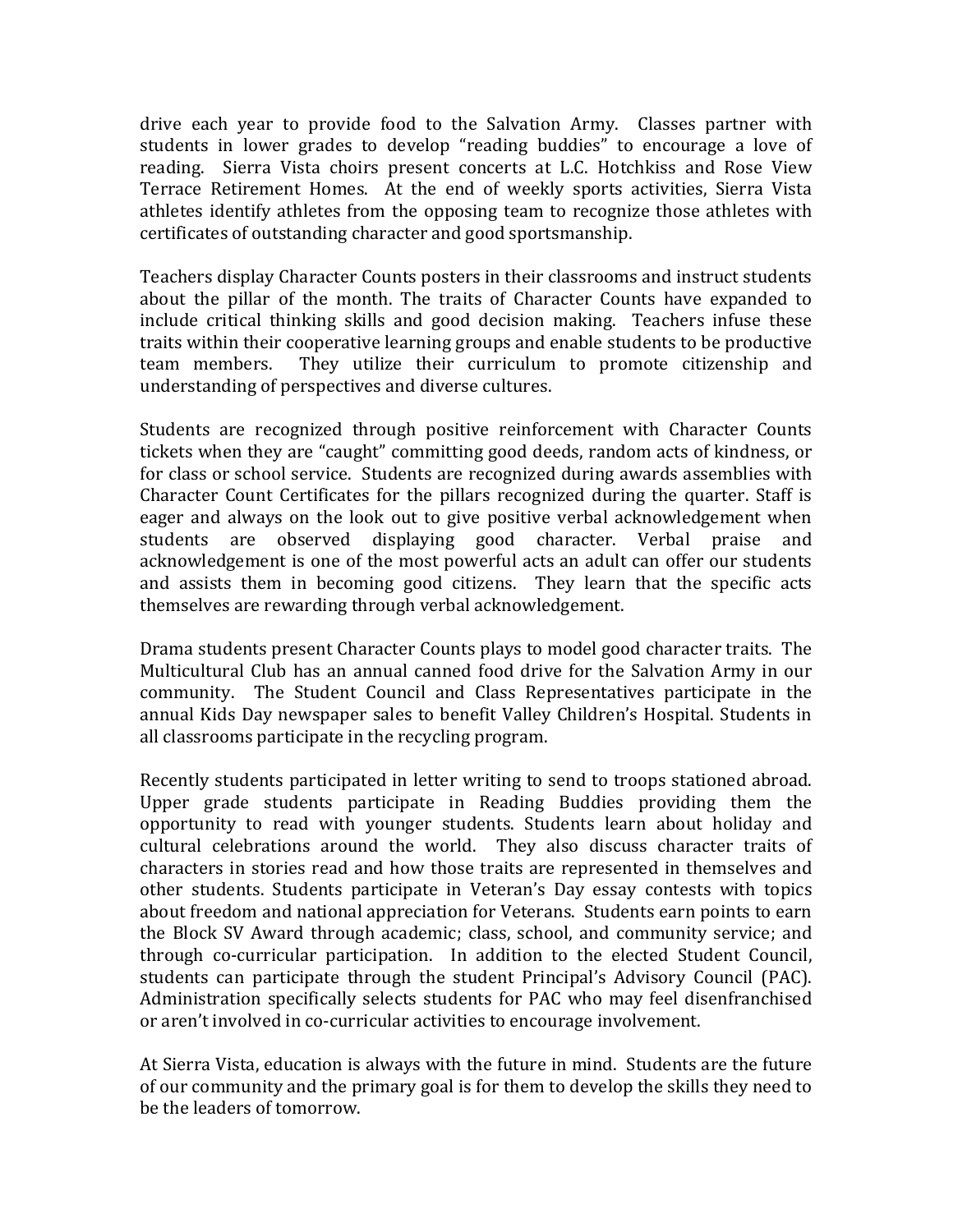# **TARPEY ELEMENTARY SCHOOL Clovis Unified School District 2700 Minnewawa Ave. Clovis, CA 93612 Darrin Holtermann, Principal**

Our character and civic education goals at Tarpey are simple! 1) We want our students to treat each other the way they would like to be treated, and 2) we want them to recognize the importance of giving back to their community! To help instill these values we have adopted the 6 Pillars of Character, and the Character Counts Program.

Each month the entire school focuses on one of the pillars of the Character Counts program. We discuss the pillar in our weekly newsletter, our teachers teach lessons that are specific to that month's character trait, and we reward students who exemplify the character trait of the month at our quarterly awards ceremonies. Over the past 2 years we have also been using a "Caught with Character" program. This program allows every staff member (custodians, instructional aides, crossing guards, etc.) to immediately recognize a student for doing something that exemplifies good character.

At the beginning of each year we have a Character Counts Week, which teaches the students about the 6 pillars of character, along with behavior expectations at Tarpey. We start the week with a Character Counts Assembly that teaches the students about the 6 pillars of character and how they are related to the behavior expectations here at Tarpey. We also spend time talking with the students about Bullying, and how to actively prevent it at their school. 6 pillars lessons, and Anti-Bullying lessons are taught by all of the teachers in every classroom across the school that week.

In addition to our active student government, which consists of nearly 30 students, our students also have a variety of groups they can work with to support our school. We find that students who actively participate in maintenance and activities at their school take more ownership for their school. We have voluntary crews of students that help us set out Blacktop "safety pads" each morning, and bring them in each afternoon. There are students who voluntarily pick up trash each day at lunch. We utilize students in our lunchroom each day to help serve lunches to nearly 600 students. Our student council students and athletes put on 4 different sports rallies each year. Our student council students also help put on 2 Character Counts assemblies and an anti-bullying assembly.

One of the neatest things our student council does each year is put on a "Career Day." Our student council puts on a small conference where they invite 15 to 20 professionals from the local community who present information about their careers to all of our  $4<sup>th</sup>$ ,  $5<sup>th</sup>$ , and  $6<sup>th</sup>$  graders. The Tarpey students are divided up into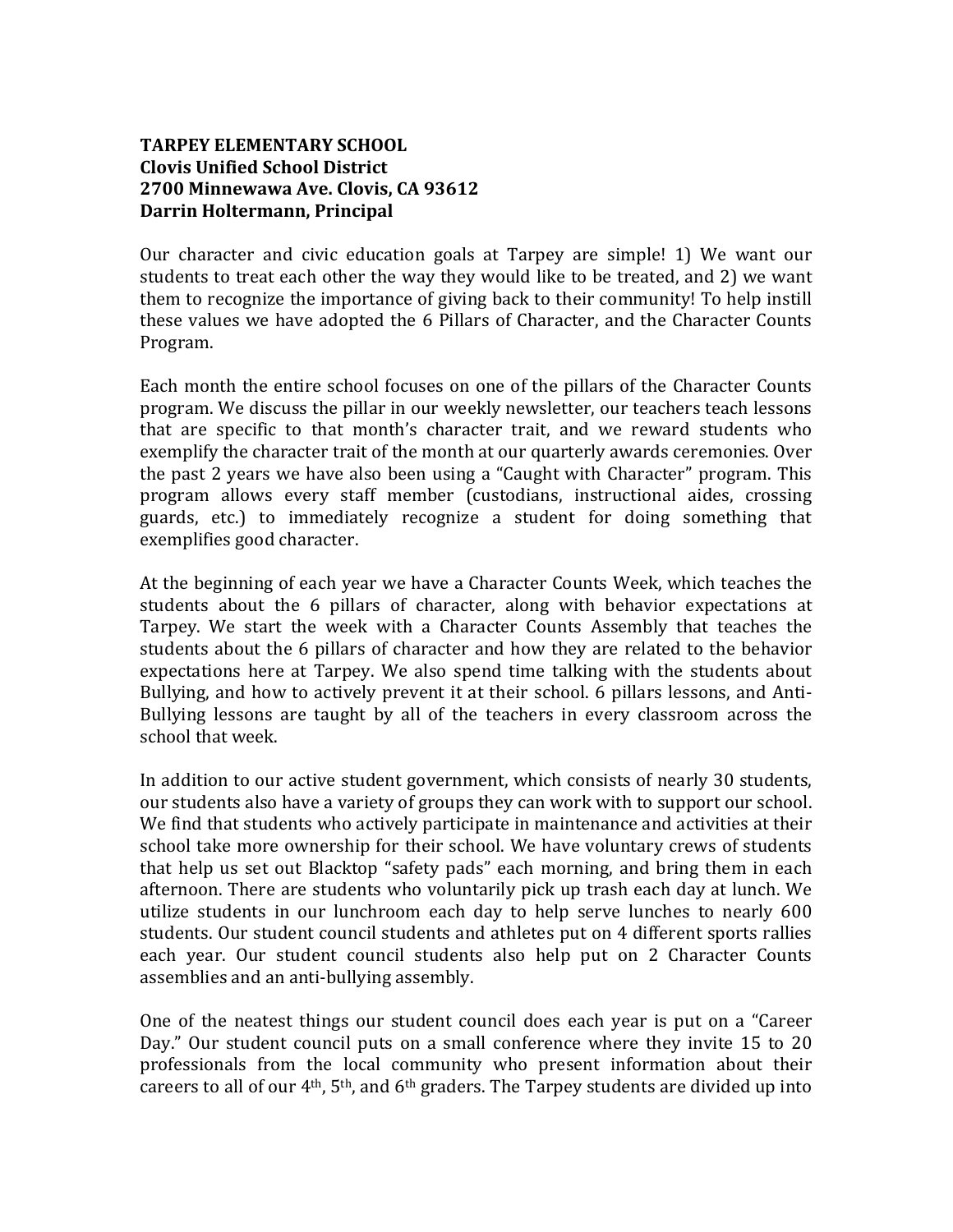a bunch of small groups. These groups then travel around the campus from presentation to presentation learning about various careers.

We also employ a school psychologist who works with students when they are in crisis, or simply need someone to talk to. She runs "Encourager Groups" where she does small group meetings with students who are struggling with similar personal issues (i.e. loss of a family member, recent divorce, bullying, self-esteem issues, etc.).

Employees in Clovis Unified often go through four to six interviews before they are hired, and their character and core values are being assessed at each of these interviews. This process, while lengthy, ensures that we are hiring the bet of the best in Clovis Unified, and that we have a strong understanding of a person's Core Values and beliefs before we hire them. We want to make sure that we are surrounding our children with the best role models and leaders possible. Throughout the year our teachers teach lessons about fairness, equity, caring, and respect.

At Tarpey elementary we have a very active Student Government system where students get to participate in the democratic process of electing their classmates to student council positions at the school. In addition to the usual positions of president, vice-president, treasurer, and secretary, we have nearly 25 additional student council members, all of whom participate in the planning and activities of the school.

Our students start off the year by collecting donations and food items for our Patriots Day (September  $11<sup>th</sup>$ ) celebration. They collect baked goods, cash donations, and gift cards and then deliver them to our local fire station and police station. This past year was the  $11<sup>th</sup>$  year that we have done this, and our kids look forward to it every year. A group of 30-40 students walk the items over to our local fire station. While at the station the students get a tour of the firehouse, talk with firefighters, and get to explore the fire engine. It's always a great experience for everyone involved. Our student council students also develop a video every year that is shown to the entire student body. These videos have covered a variety of topics such as Anti-Bullying, Clean Campus, No Profanity, etc. In October and November each year we have a school-wide food drive where we collect food together to make Thanksgiving meals for needy Tarpey families. This past year we were able to put together Thanksgiving Meal boxes for over 50 needy Tarpey families. These meal boxes included everything the family would need to put together a large traditional Thanksgiving meal, including a frozen turkey. Students helped sort the canned items, put the meals together, and passed them out to needy families who had been called to come and pick them up. The community members who received these meals were very grateful. Students and teachers select families from the Tarpey community that they feel would benefit from a Thanksgiving meal.

We truly believe that the most important thing that we can teach our students is to be active, ethical participants in their communities. At Tarpey Elementary we deeply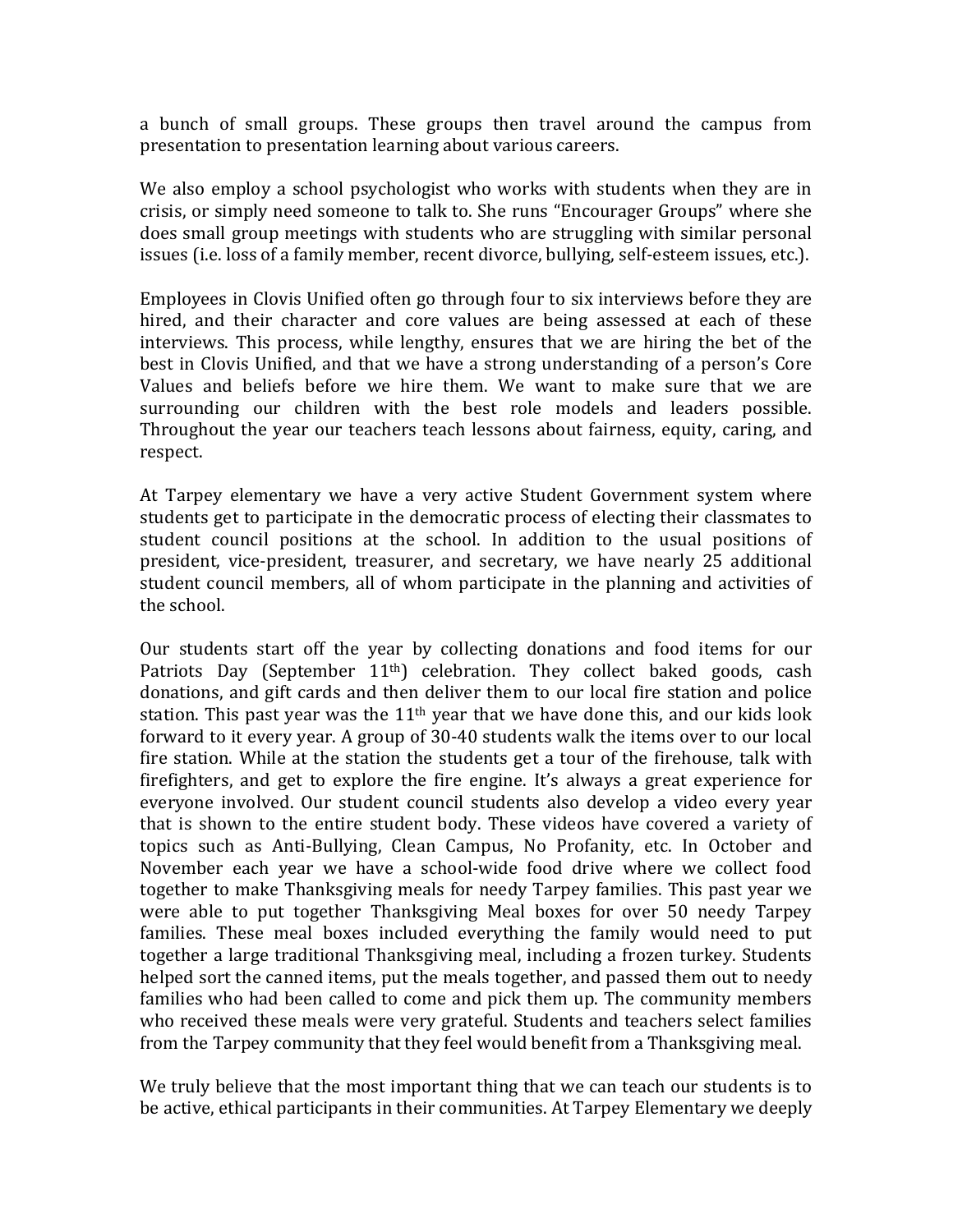believe in these core values and we intentionally infuse character values and civic education throughout our curriculum and school environment.

# **TEMPERANCE-KUTNER ELEMENTARY SCHOOL Clovis Unified School District 1448 N. Armstrong Ave. Fresno, CA 93727 Kathy Blackburn, Principal**

Our teachers worked to determine what systems were necessary to maintain the character driven culture of our school. However, upon evaluation of our systems, it became evident that the behavior support program at the time was seen as an emphasis on students' deficits rather than a focus on positive character. We made a staff decision this year to completely eliminate this system and instead reinforce positive behaviors with Character Counts tickets. Within the second quarter we saw a much higher number of tickets turned in, and therefore we are looking for more ways to honor and celebrate our students who earn Character Counts tickets.

Each month our school site focuses on a Character Pillar of the Month: Respect, Responsibility, Caring, Citizenship, Trustworthiness, and Fairness. Students are encouraged to wear the color that represents the monthly pillar and definitions of that pillar are shared with students.

Our students learn to respect people from all backgrounds as we celebrate our diverse populations throughout the school year. We believe our diversity is a strength and blessing for our school. We honor all the cultures represented in our community and provide opportunities for our students to learn from one another as they share their traditions and cultural practices. Our Folklorico and Hmong Dance Clubs offer our students the opportunity to learn about the dress, cuisine, and celebrations of our largest student populations. These dance groups are made of students with varied backgrounds because all of our students are invited to participate. Also, each spring, we celebrate our diversity with an International Fair Day where students "travel around the globe" to stations that focus on different countries/areas of our world. While learning about differences in people, students learn to respect, honor, and take pride in those differences.

The T-K staff takes advantage of every opportunity to model caring and respect for others. Everyday we greet our children with a handshake, a smile, and a "Good morning." Students are taught how to address adults and each other and respond respectfully with eye contact and speaking in clear, complete sentences. This is done as students arrive on the bus, at parent drop-off, and at the classroom door. As a staff, we use the book How Full Is Your Bucket? For Kids to introduce how to show kindness towards one another. Also, at the beginning of the school year we enlist the help of our community businesses to make sure backpacks are provided for all of our students. A student entering campus the first day of school without a backpack is certain to leave with one full of school supplies. Our secretarial staff started a project 3 years ago called, "Cathy's Closet" where we have clothes on hand for kids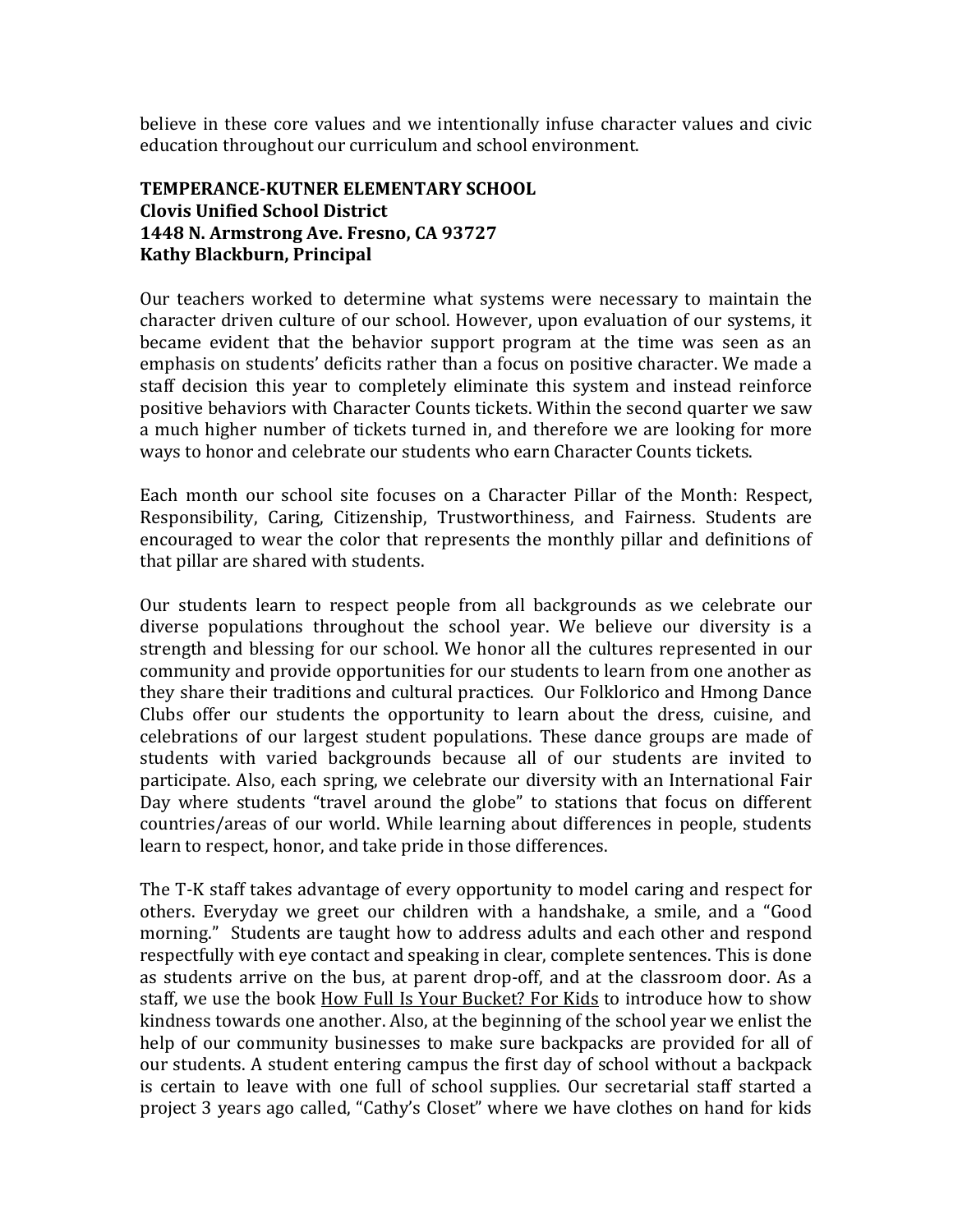in need. At any time, students are able to come to the office and "shop" for new clothes to be sure they are clean, warm, and feeling confident. During the holidays teachers submit names of students they believe may be less fortunate than others. Our staff ensures these children are provided with both warm winter clothes and toys before the winter break. In this way we show our kids we see their need and we care.

We offer multiple co-curricular experiences for our students including GATE, drama, music, athletics, and student government. These activities provide great opportunities for kids to display and teach proper behavior and good character and be role models for their peers. We understand that students modeling great character is just as important as the adults.

Every morning our student body president and vice-president lead the flag salute over the intercom. They also lead the flag salute at the beginning of all school assemblies and rallies. It is important for our students to display patriotism for our country. Our student government hosts special events for our families throughout the school year. We open our cafeteria doors early three times a year for Muffins with Mom, Doughnuts with Dad, and Goodies with Grandparents. We do not limit this to just moms, dads, or grandparents though, and often you see teachers and staff members standing in for kids who have no significant adult in their lives during these events. As a service group, our student government conducts fundraisers for outside organizations such as The Leukemia and Lymphoma Society and The American Heart Association. Along with the physical activity for health, the student government officers, with guidance from adults, will help to educate kids on healthy food and lifestyle choices.

We have several systems that promote reading and literacy in all forms. One such opportunity allows older students to value reading by reading with a younger student. The younger students look forward to their "Book Buddy" coming to read to them each week, and many of them look up to their older partner as a mentor in literacy. T-K also has a sibling-to-sibling reading program called "Bringing it Home." In the intervention class, our students learn about the importance of knowing how to read well, gain confidence in their abilities as they get the support they need, and are expected to read at home with their younger siblings to prevent reading challenges for them. Students also support one another through the T-K Mediator Mentor program. The Mediator Mentor program has been implemented to promote peaceful environments among students, especially during morning and lunch recesses. In pairs, the mediators work with their peers to find solutions to their conflicts. This has been greatly embraced by staff and students.

We are confident that this positive, healthy learning environment and climate of civic responsibility and community produces students who go on to be leaders in their junior high and high school settings, as well throughout their lives.